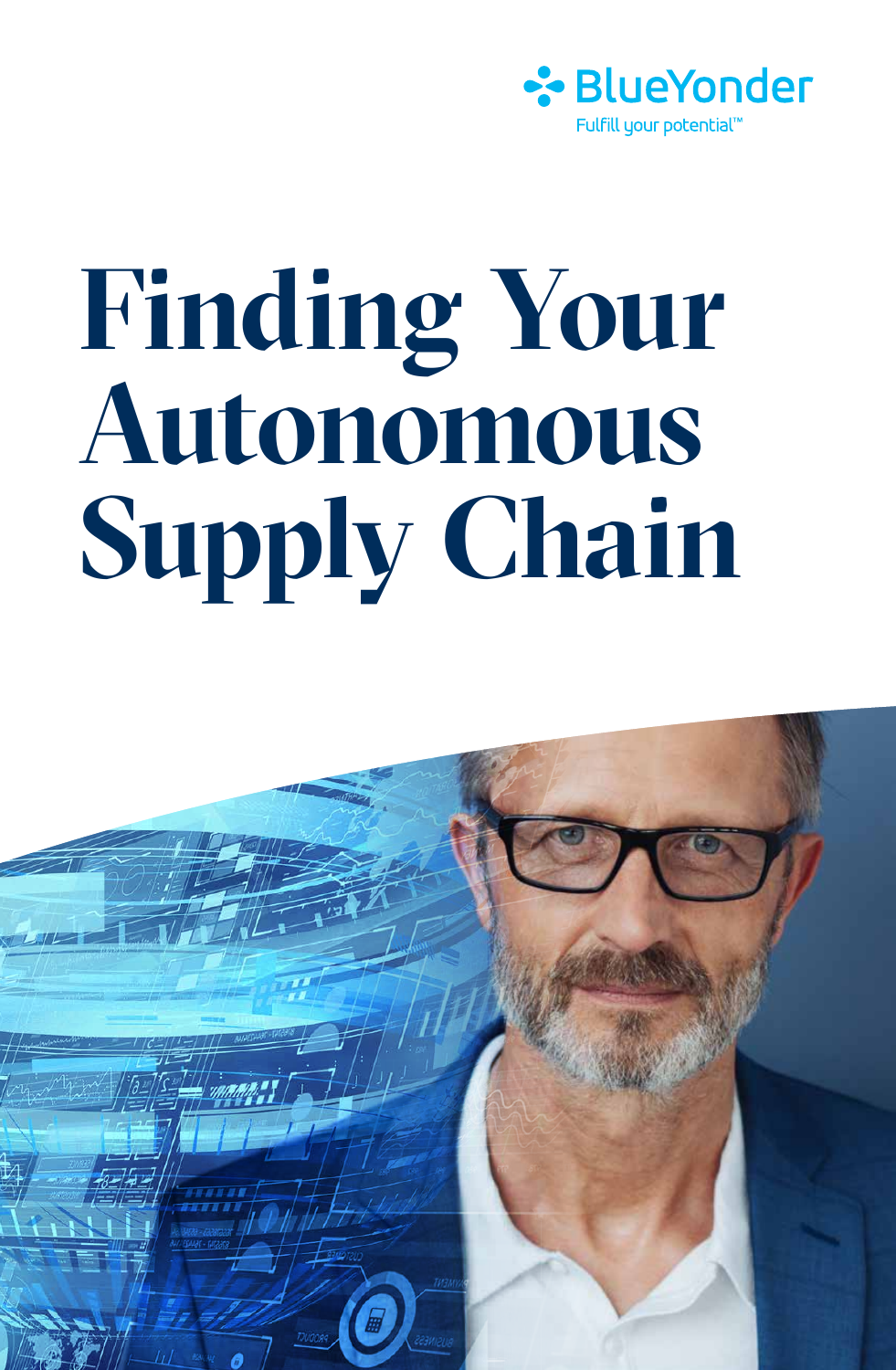This eBook explores how your supply chain and workforce can become more agile and responsive using advanced technologies and mathematical algorithms.

**Click the navigation links to jump to that page**

[Face your AI fears](#page-2-0)

Move Your Culture [and Technology Forward](#page-7-0)

[Unleash the Power of Your Data](#page-13-0)

[Find Value with Your AI Strategy](#page-18-0)

[Understand the AI Payoff Now](#page-23-0)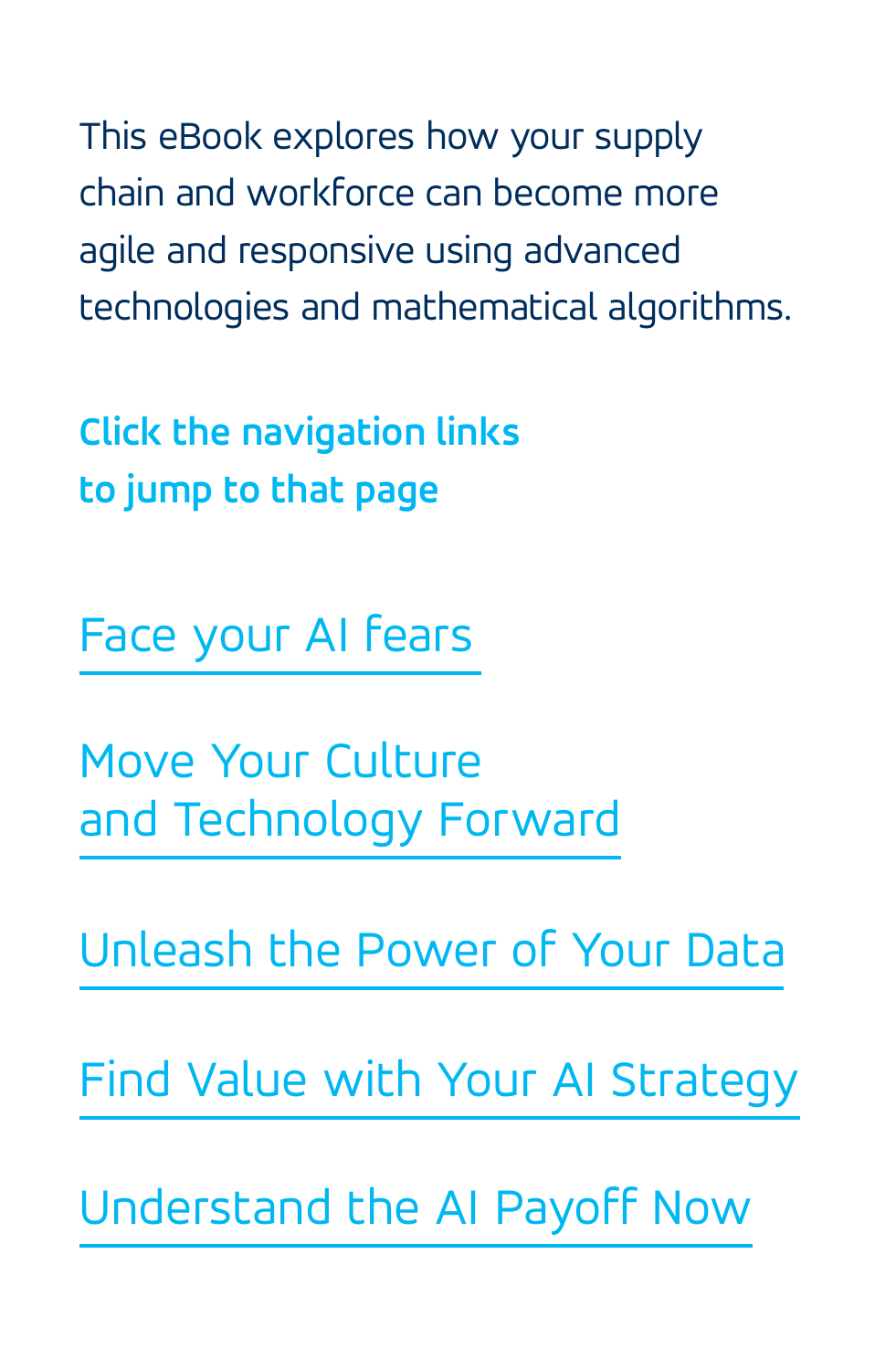<span id="page-2-0"></span>

# **Face Your AI Fears.**

Why are more than half of businesses adopting artificial intelligence now?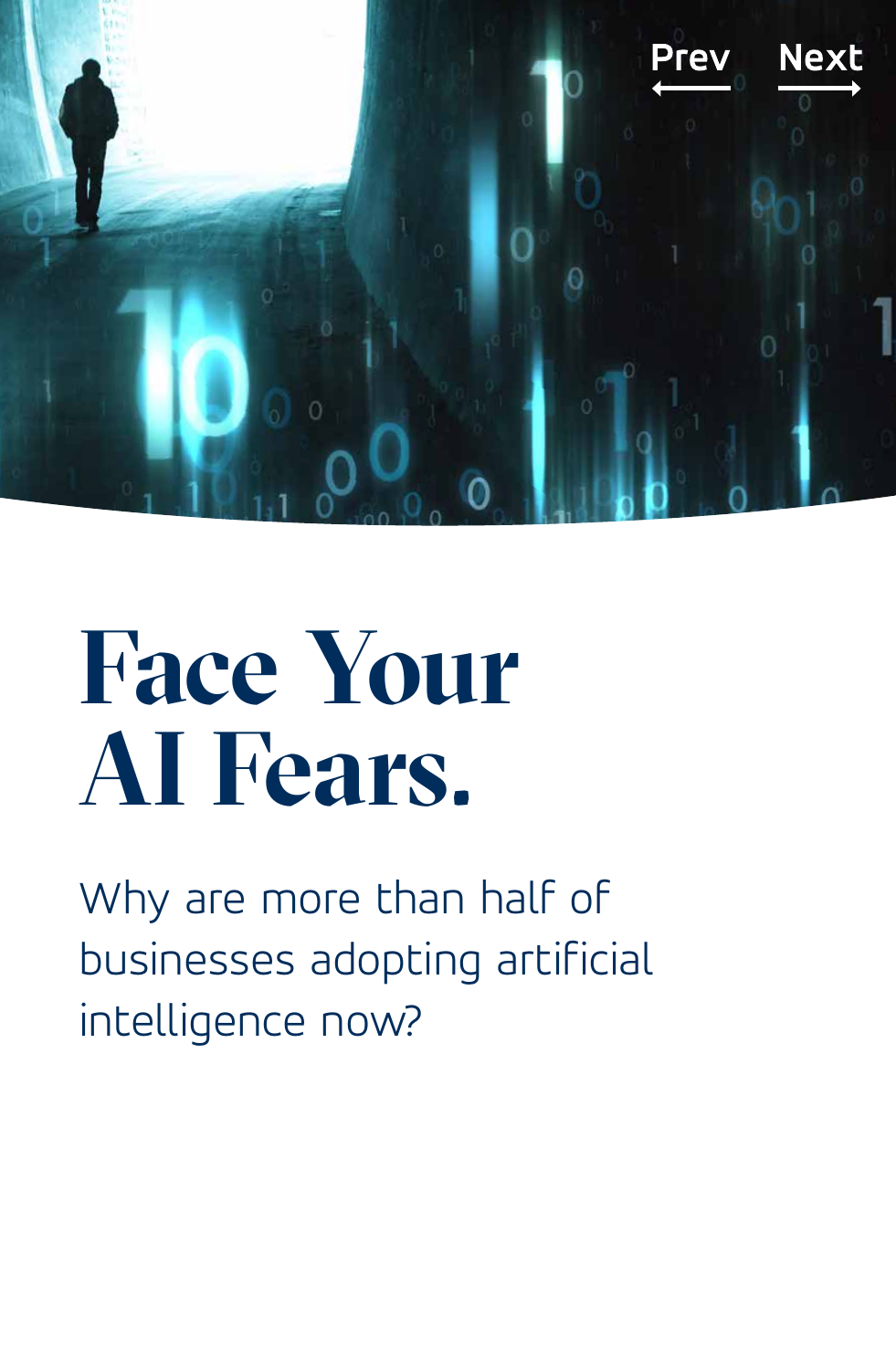Because the technology has arrived and can power an Autonomous Supply Chain™. Picture a supply chain that senses disruptions before they can impact financial results. What if your supply chain could gather data, make decisions and act at every turn, all without human intervention?

Now it can.

This eBook explores how your supply chain and workforce can become more agile and responsive using advanced technologies and mathematical algorithms.

Fun fact: 62% of retail, manufacturing and logistics CXOs plan to deploy AI and machine learning (ML) in next 24 months.

– 2019 State of the Industry Survey by Incisiv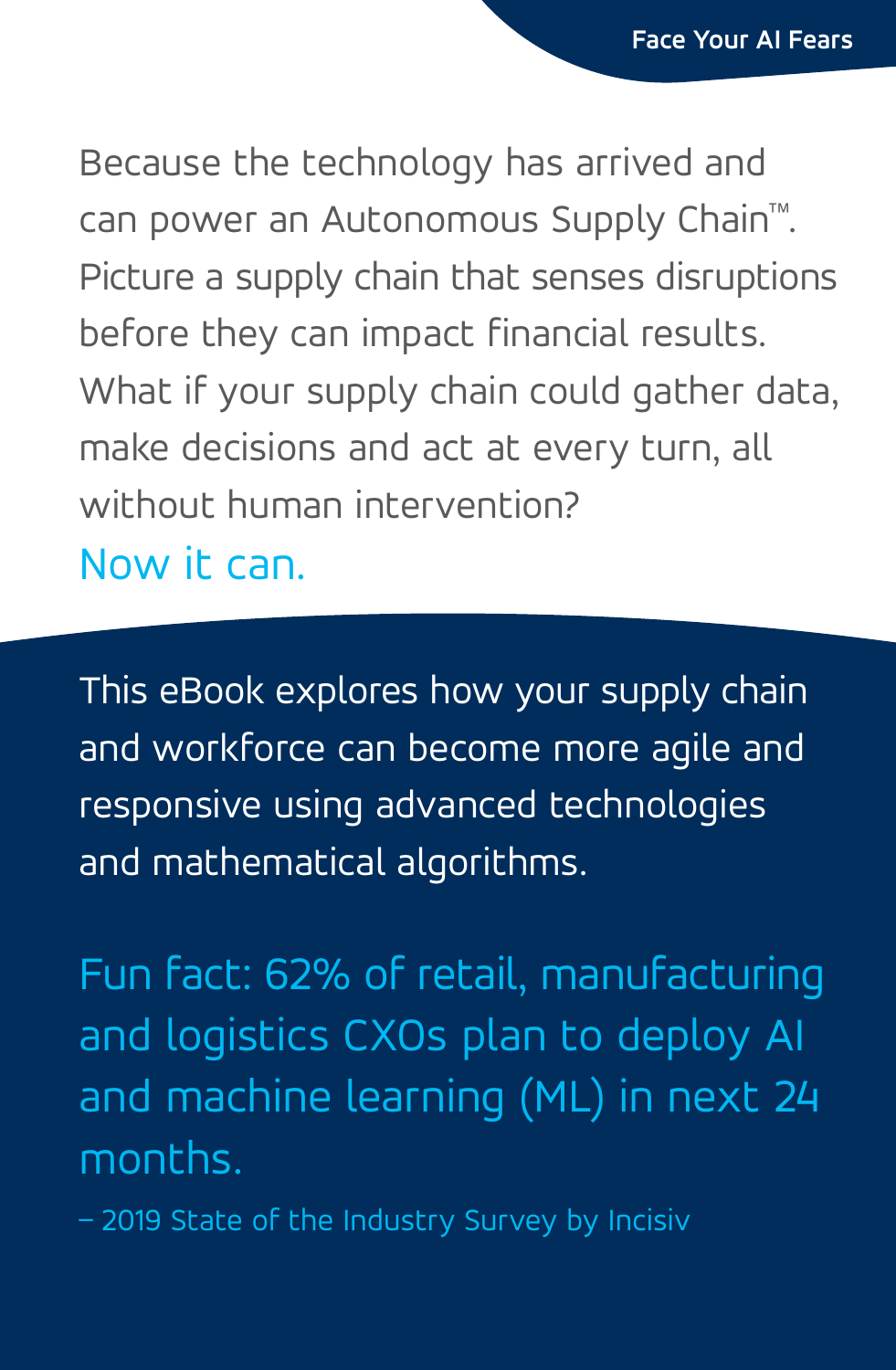In a retail industry where disruption is coming from every direction, from changing customer expectations, e-commerce, escalating service levels, increasing working conditions and an evolving workforce, everyday decisions demand exacting precision and accuracy.

While AI might be a new topic at your company, some of the leading retailers around the globe are already using the technology. With AI and ML retailers can increase warehouse automation while more accurately predicting buying behaviors to drive higher sales, minimize product returns and improve assortment accuracy across every channel.

The autonomous supply chain has its challenges. Some retailers, and their employees, fear the cultural impacts of AI.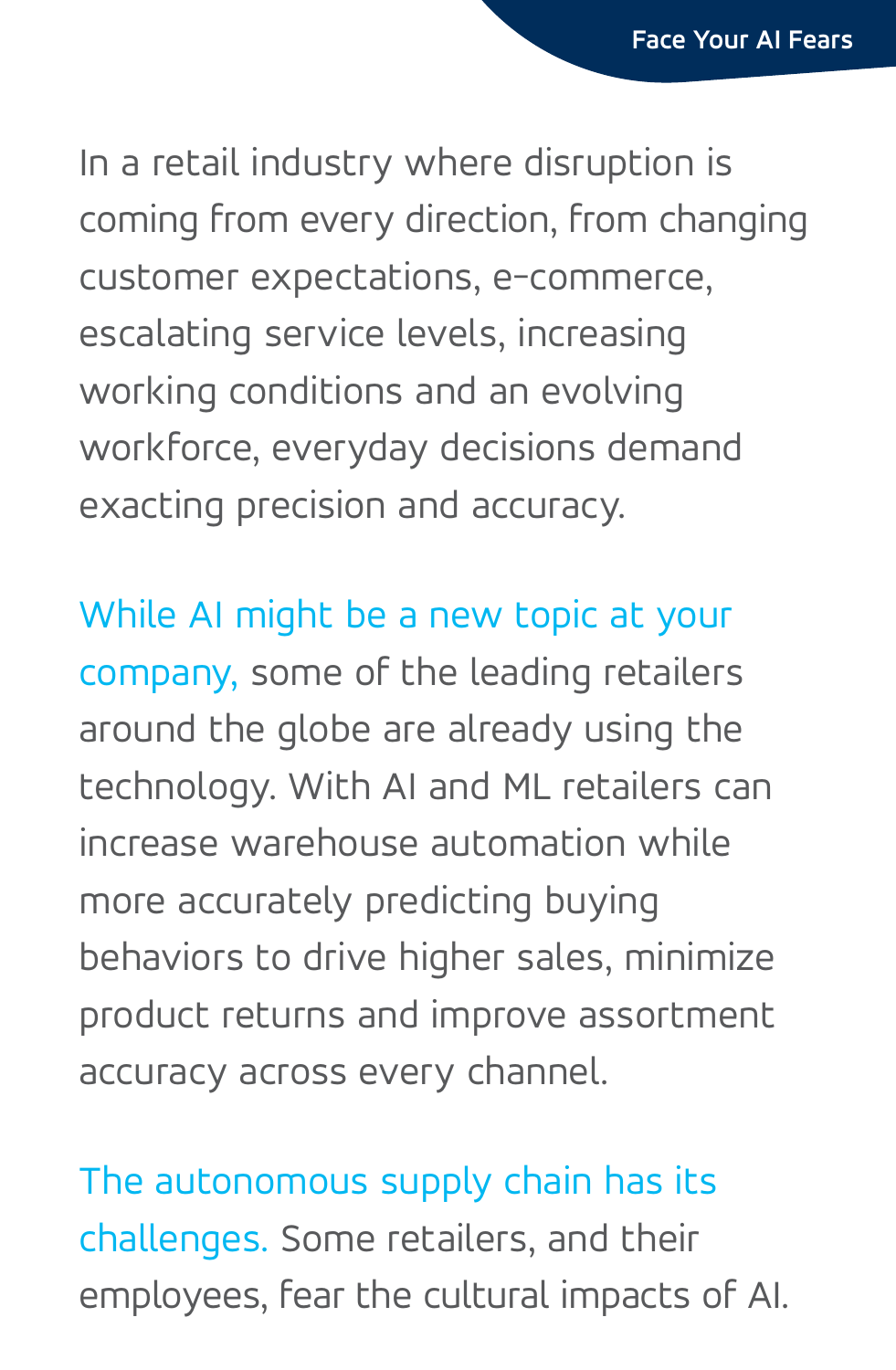Business leaders might question replacing existing technology at a high financial investment. And concerns might shift to robots and automation with more business members fearing for job security.

But the truth is, AI isn't disruptive. It's supportive, aligning with your existing IT investments, making them work harder and smarter. It frees your employees from manual labor and menial tasks, opening them up for higher-level work. AI works seamlessly behind the scenes, showing you things you didn't know about your own company. And that's not all, this not-sosecret weapon enables you to coursecorrect when disruptions, like materials shortages or weather events threaten your end-to-end supply chain.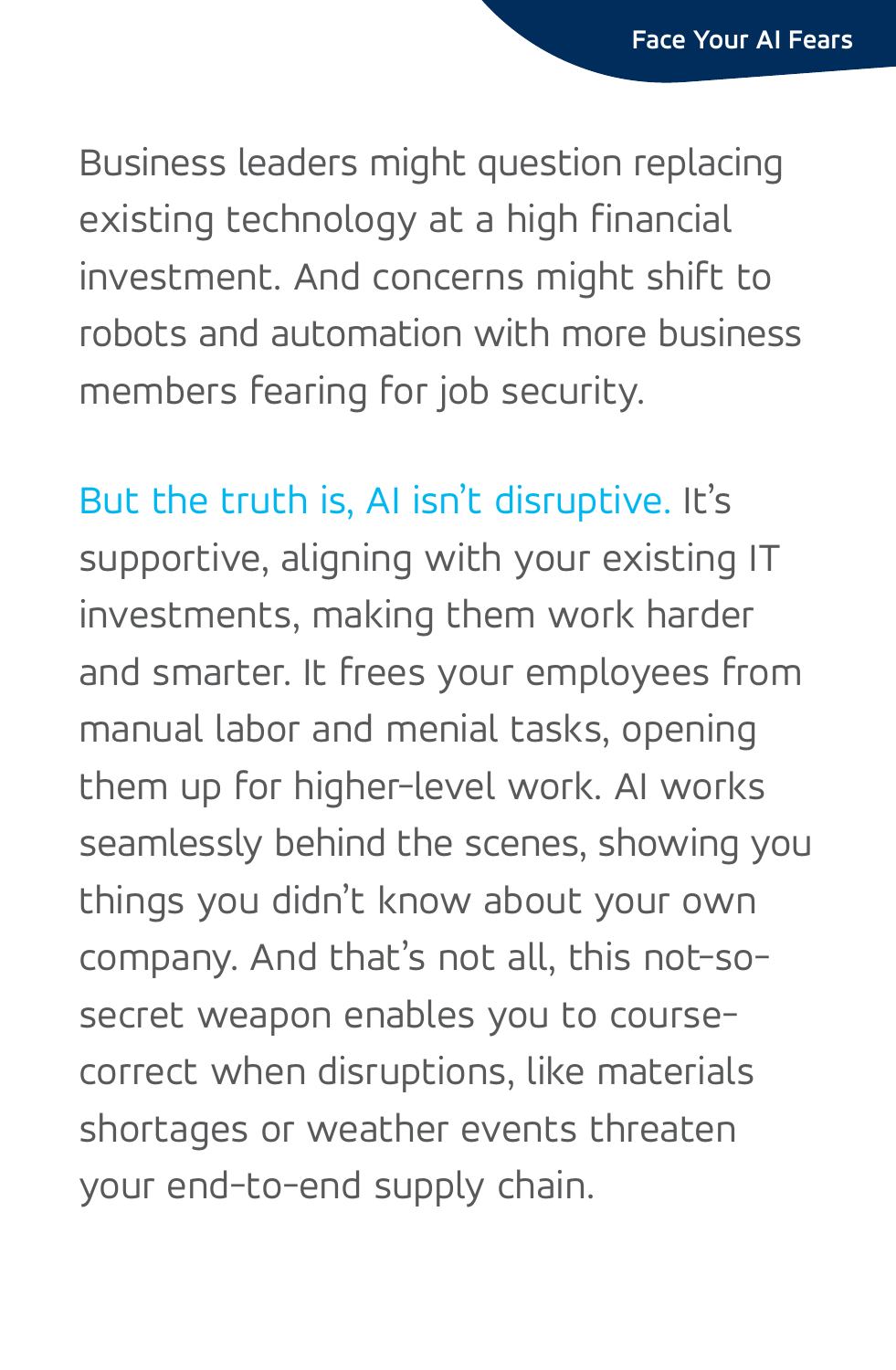### What about consumer privacy concerns? With AI, your company can tap into existing shopper data. So your business can help shoppers find the just-right product every time, right size and color, in their budget and conveniently located.

### So, what's scary about that? Exactly.

So leave your fears behind and keep reading to discover how this powerful technology is changing what's possible for the global retail industry, and how you can emerge as a leader.

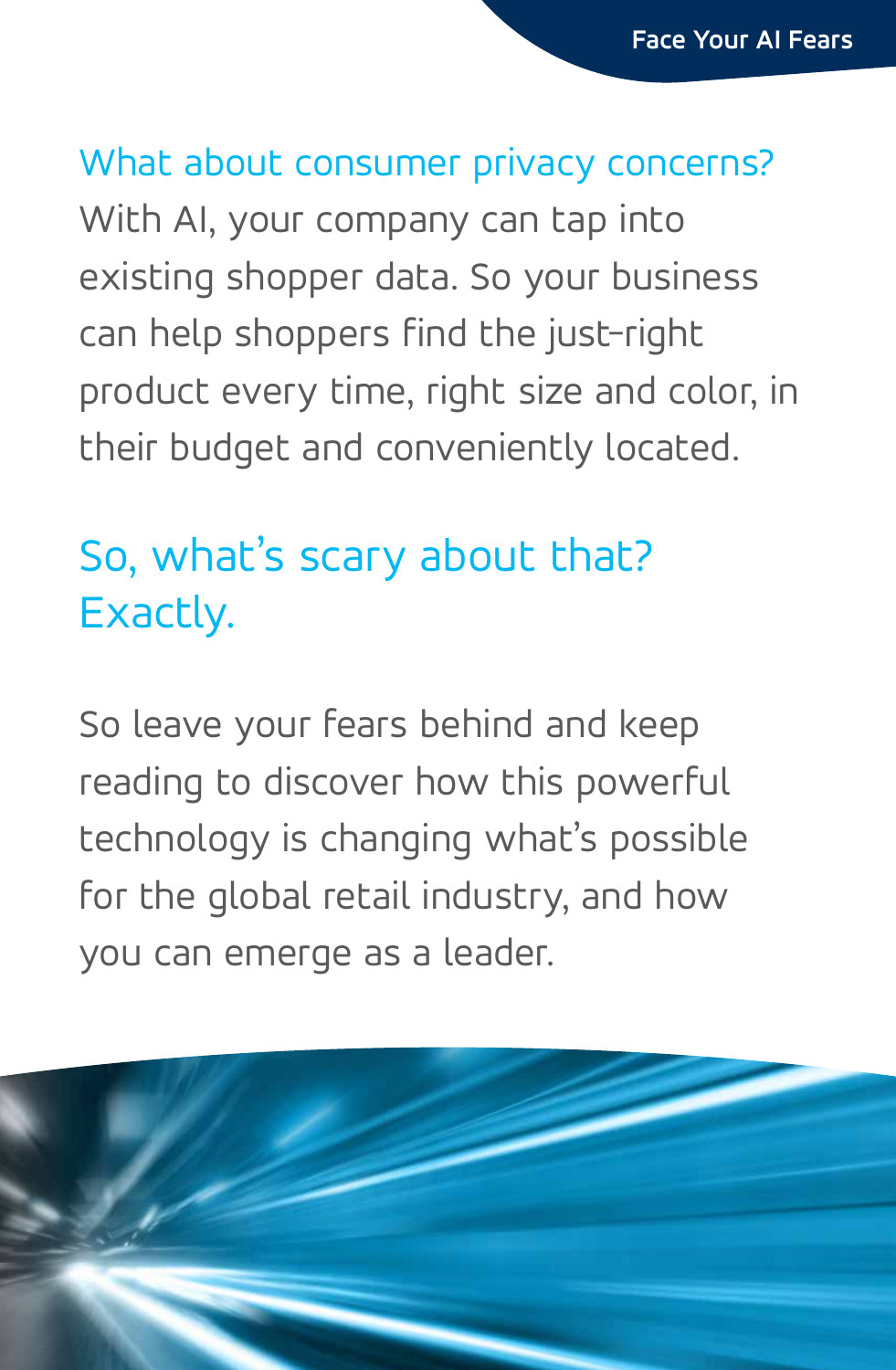<span id="page-7-0"></span>

# **Move Your Culture and Technology Forward.**

Now that we've covered some common fears you or your key stakeholders may have about AI,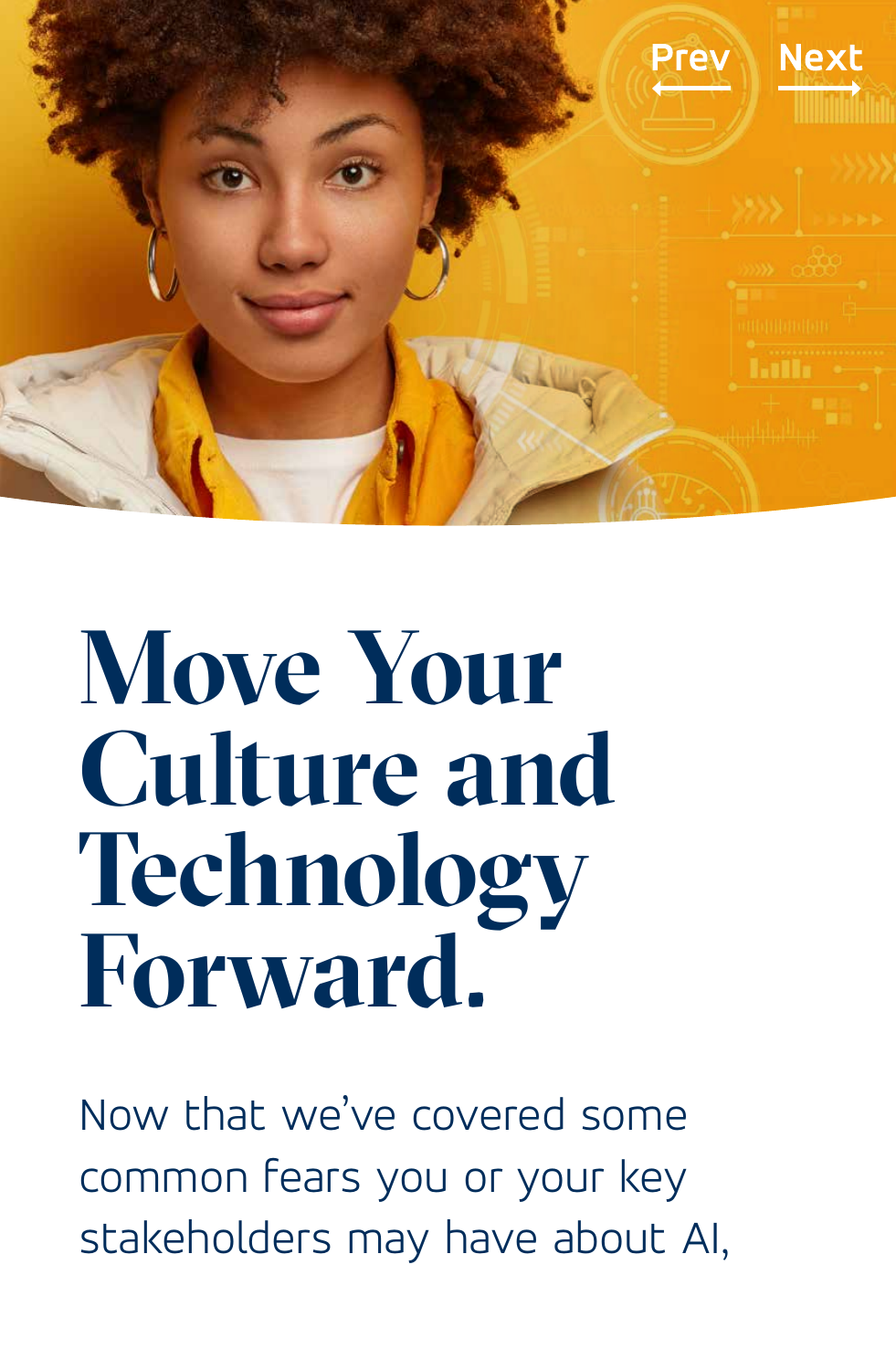here's how to make a cultural shift that will empower your organization to make the move forward.

**Here's the eight-step approach Blue Yonder recommends to cultural change, created by John P. Kotter\*:**

# Create a sense of urgency 1

- Why is AI a strategic imperative today?
- Where is your organization falling short and how can AI help?
- How are competitors already creating challenges for your organization with AI?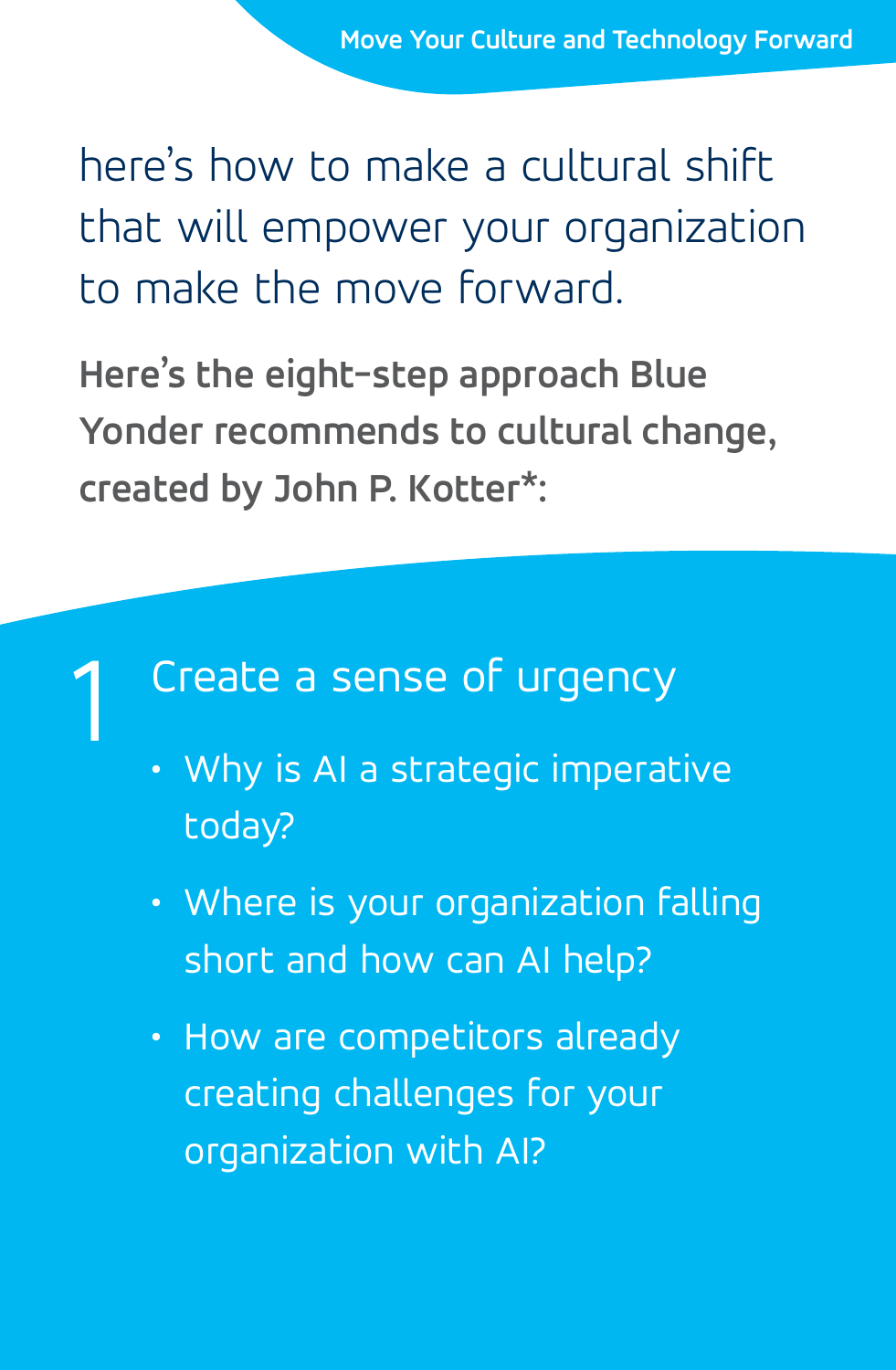# Build a leadership team 2

- Create a leadership team that keeps everyone involved and communicates on every stage of your AI implementation.
- Give employees somewhere to go for information and answers.

# Develop a vision and strategy 3

- Where are you headed and what's the objective?
- Give your employees a view of the finish line to engage them as stakeholders.
- Take everyone along for the ride, get hold-outs involved at an early stage to secure their buy-in.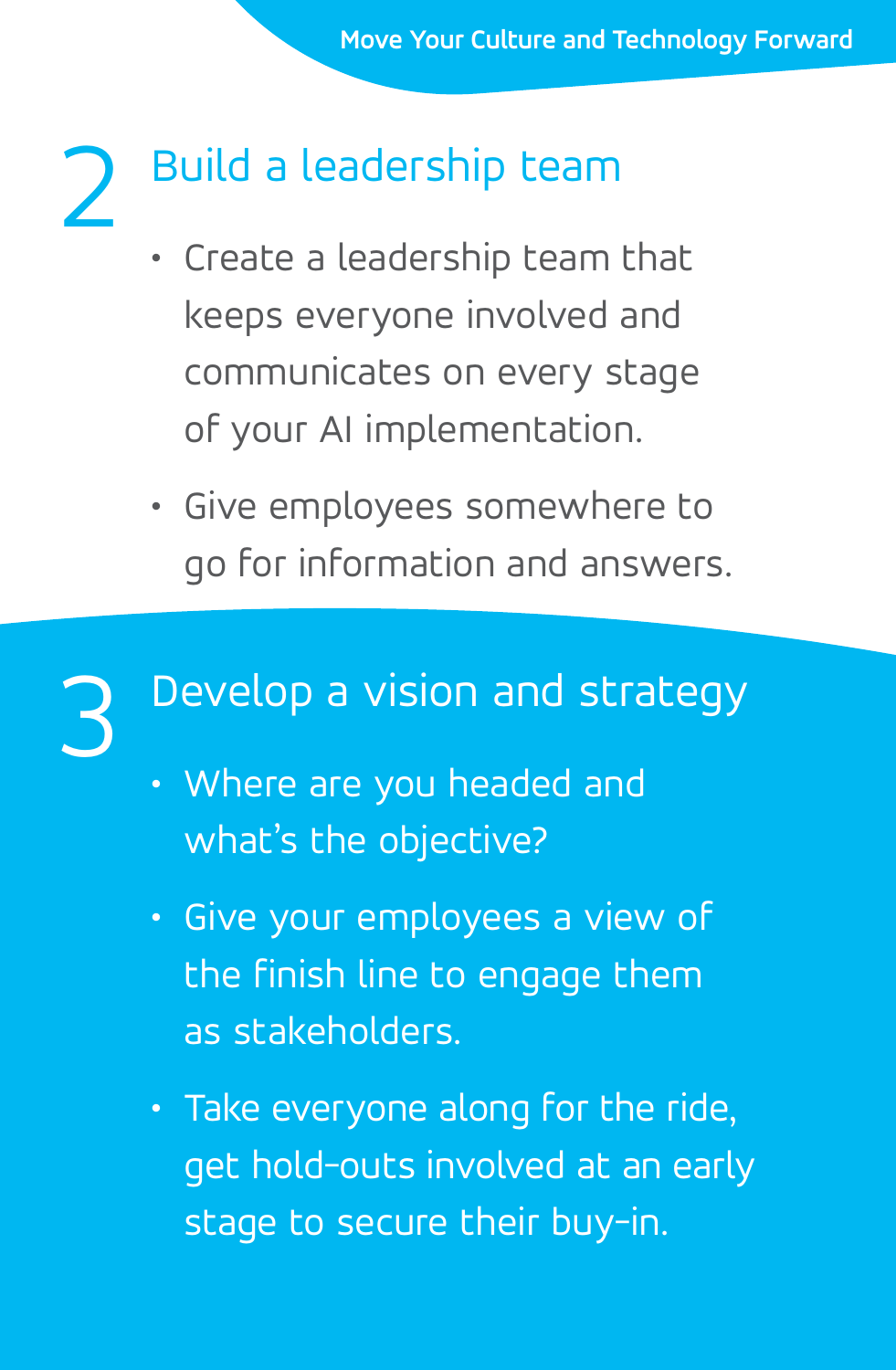#### Communicate the vision and provide status updates 4

- Don't just show employees the finish line, share how you'll get there.
- Explain what their role will be.
- Communicate on your AI change process openly and often with the entire organization.

# Eliminate obstacles 5

- Stay on track by identifying any potential obstacles and removing them immediately.
- Meet with employees, ask for open, honest feedback and address any concerns about what is happening in the business.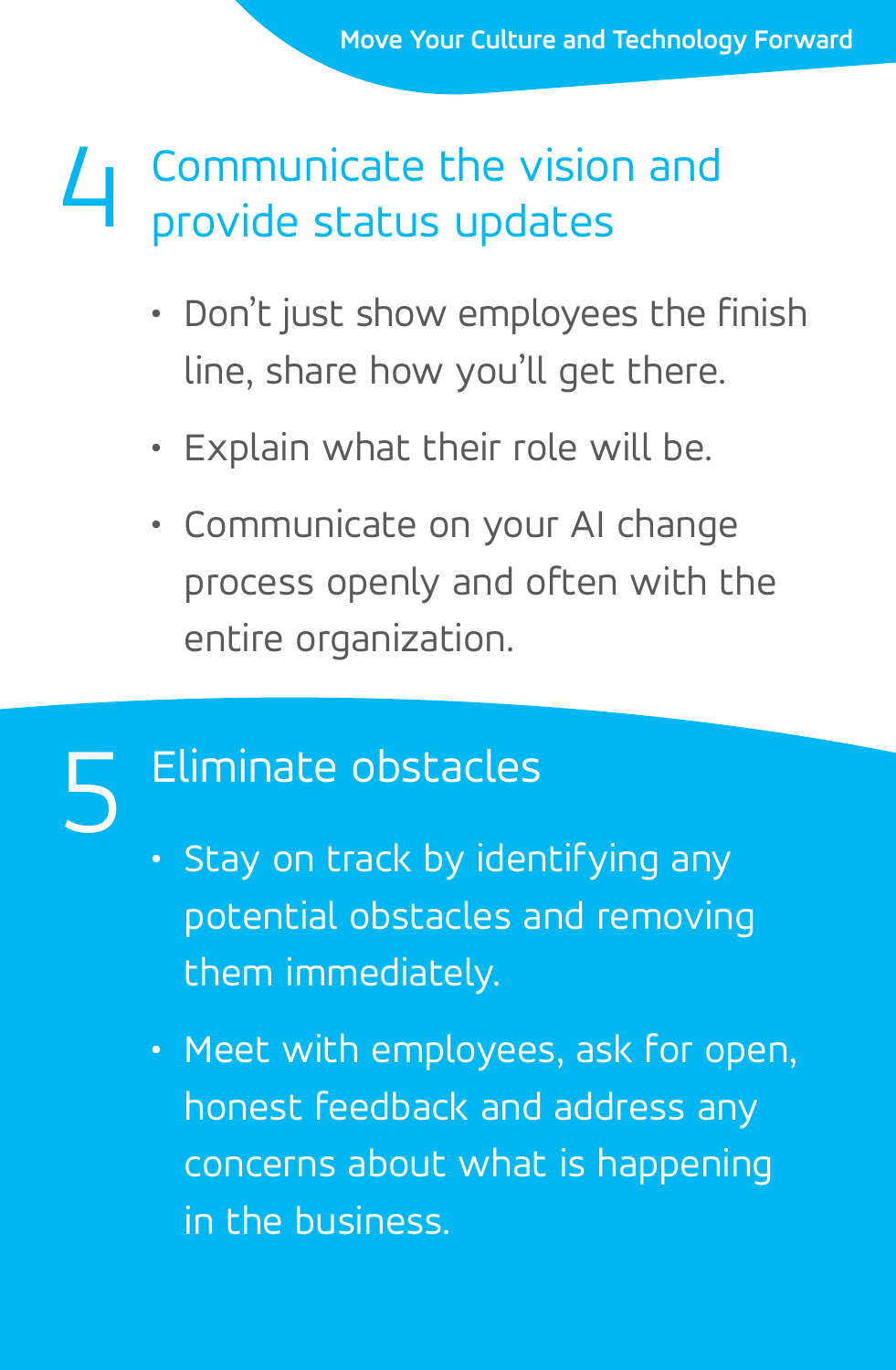#### Create and celebrate short-term successes 6

- Identify regular milestones that represent real progress in implementing AI and capturing its benefits.
- Communicate milestones throughout your organization and publicly celebrate them to keep your momentum.
- Develop a vision and Secure longterm goals and drive lasting change 7
	- Celebrate achieving your long-term goals.
	- Recognize and reward key employees and teams for their contributions and commitment.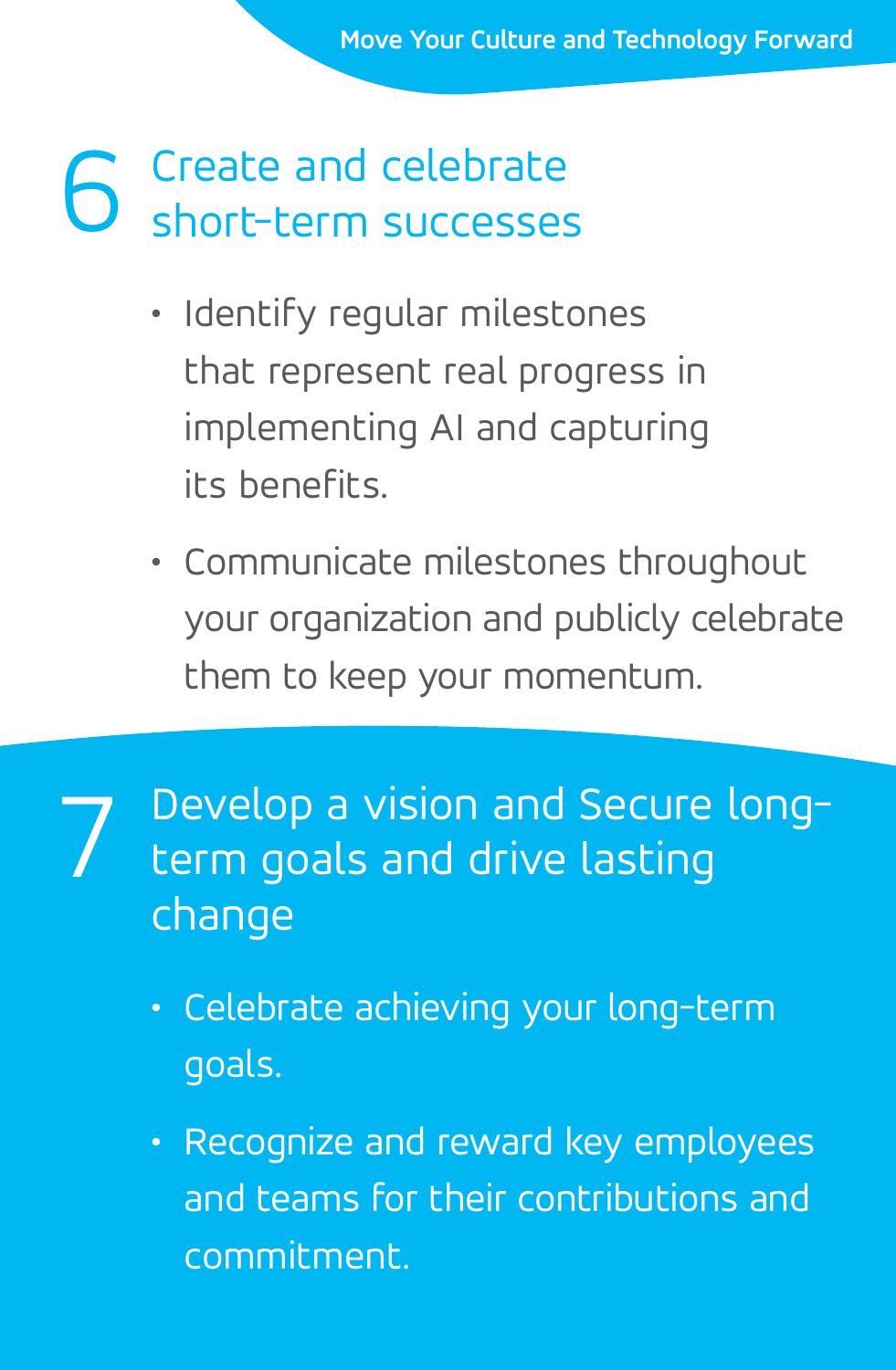#### Anchor change in the everyday culture 8

• Make the successful implementation of AI part of the new corporate culture and day-to-day routine.

Do this right and employees will engage with the advanced technology and wonder how they ever survived without it.

This eight-step process has helped retailers everywhere implement AI and conquer cultural resistance to move towards their vision of the autonomous supply chain.

\*Source: John P. Kotter, Leading Change, 1996.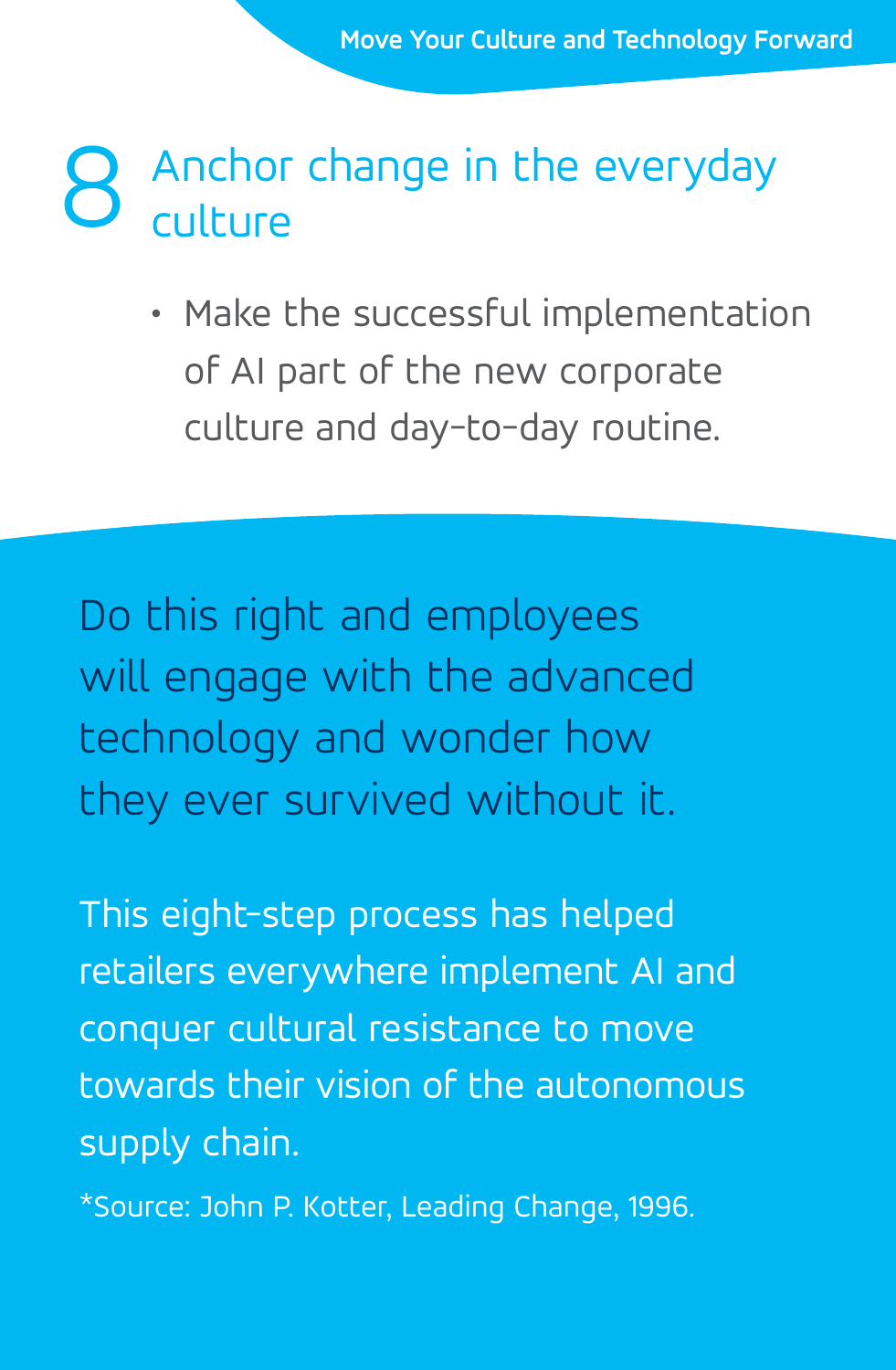<span id="page-13-0"></span>

# Unleash the **Power of Your Data.**

Getting your business aligned around an AI initiative is a must, but so is assuring that the right data is in place.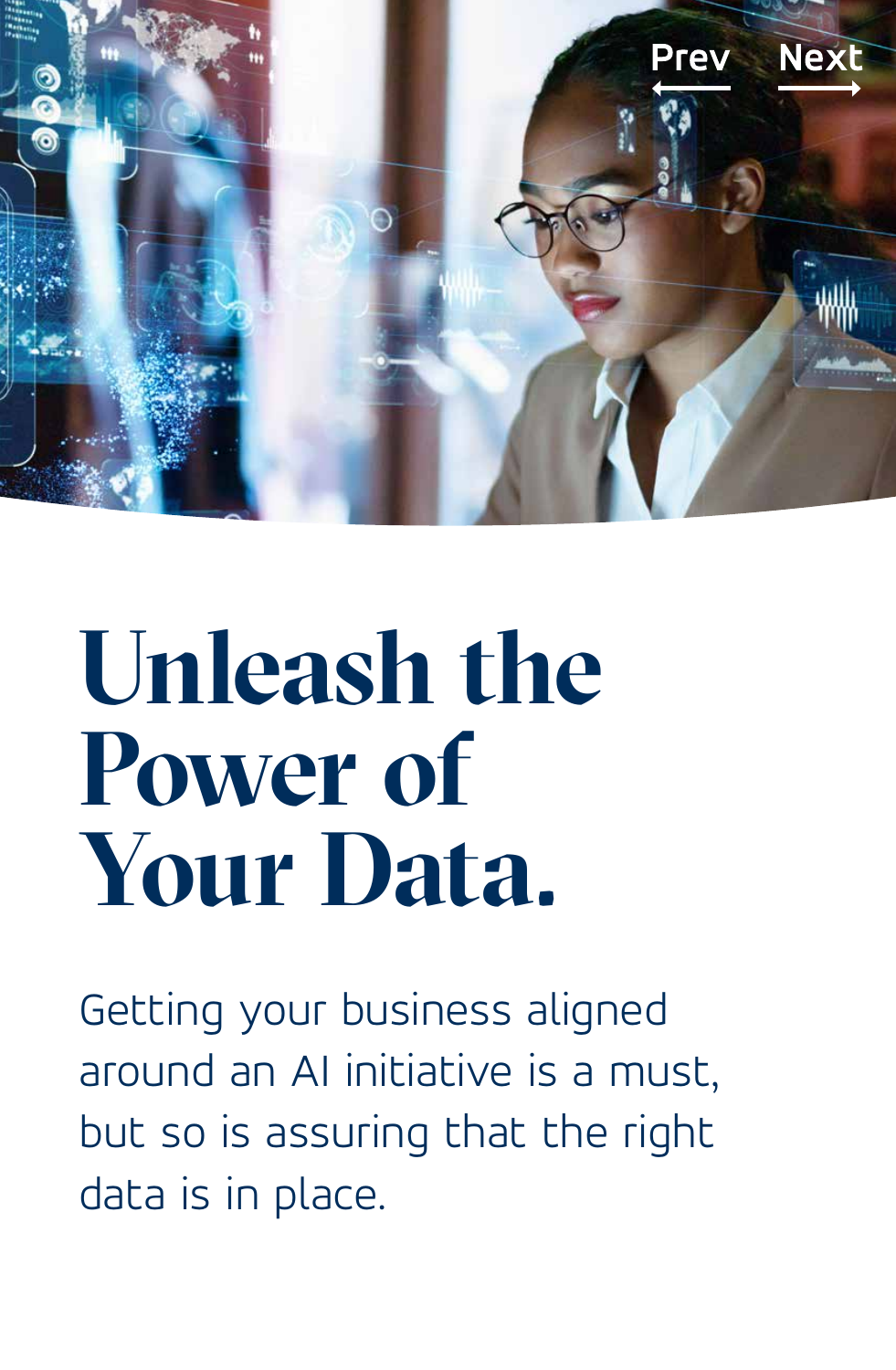The real power of artificial intelligence lies in its ability to aggregate large volumes of information, separate the trivial from the strategically important and use key insights to make fact-based decisions and take corrective actions.

In the retail industry, demand and competitive data can be used to shape every aspect of success, from assortments and service offerings to price points and promotions.

Fun fact: Blue Yonder solutions include algorithms capable of delivering more than 600 million decisions for retailers.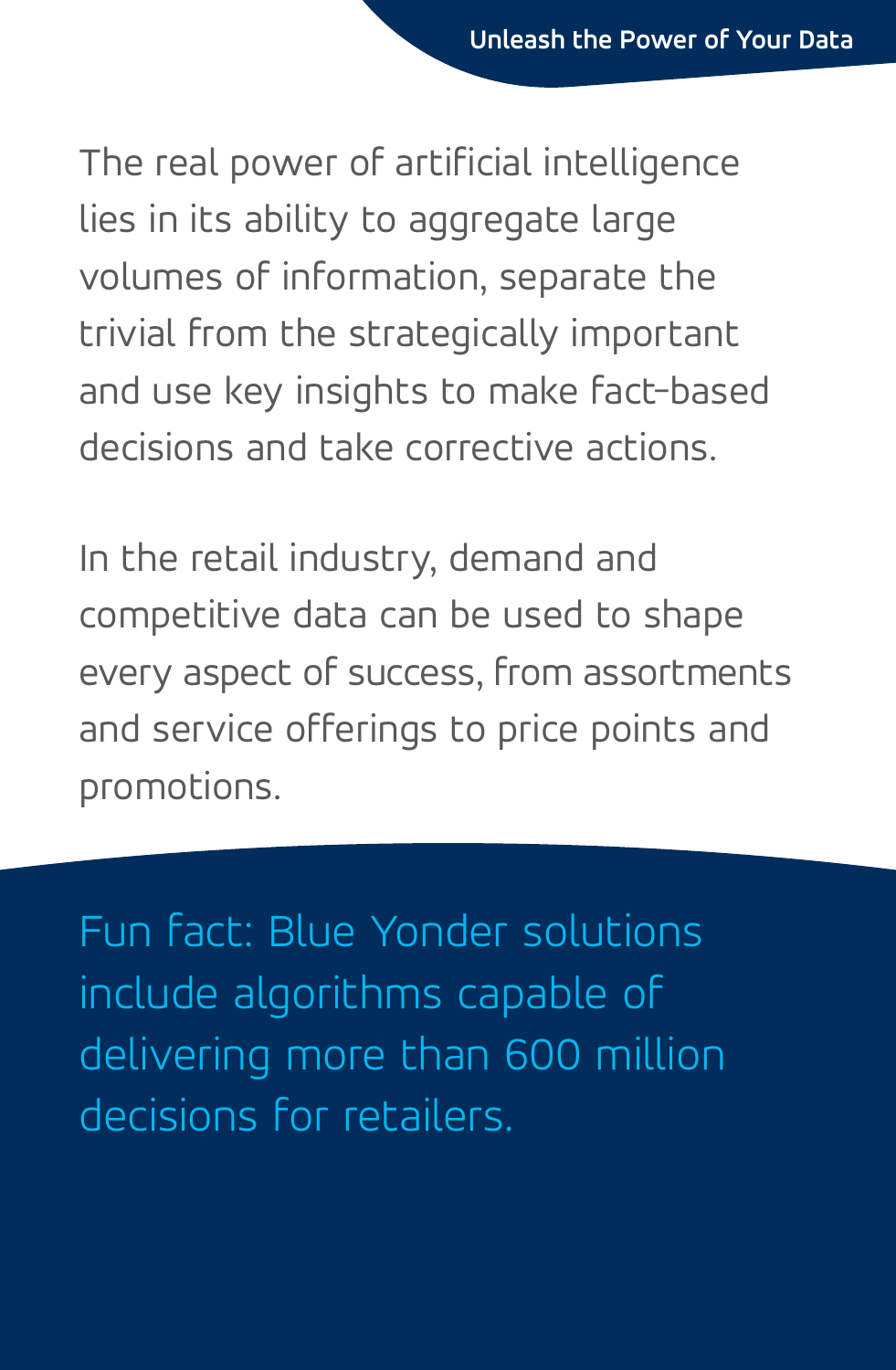And artificial intelligence is only as good as the data it leverages. If your data is mismanaged, even the best-planned AI project will fail, guaranteed. High quality data can be one of your most important competitive assets. What does data quality mean?

**Use Blue Yonder's quick action-item checklist to define and achieve dataquality goals for your business:**

Adopt a system of data-quality metrics relevant to your business and strategic needs. Data scientists have defined quality measurements for different business situations. 1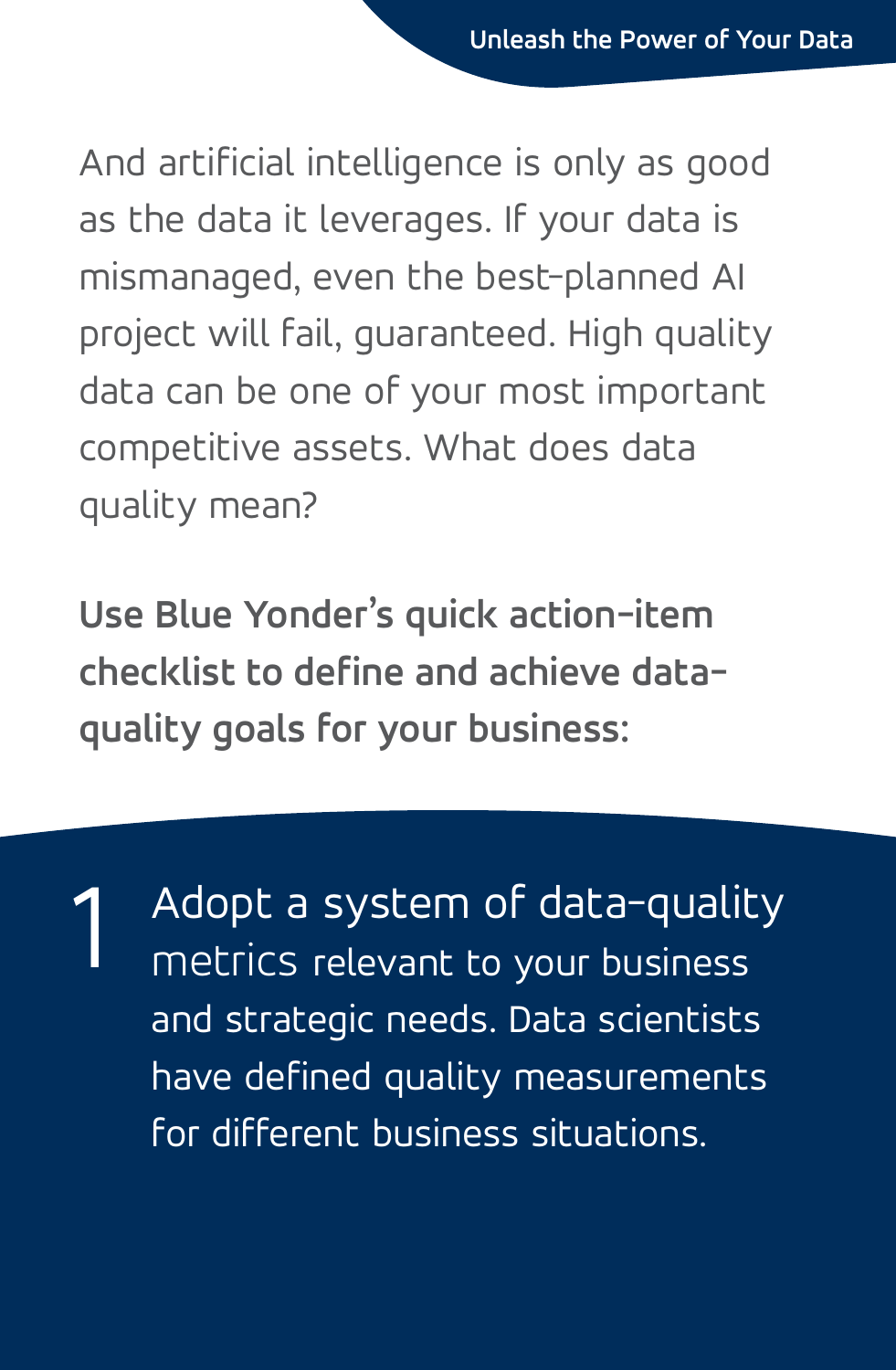Define a target data-quality level, based on your new measurement system and where your data quality is today. Create a smart but ambitious goal for cleansing and structuring your data in advance of the AI initiative. 2

Start on an improvement plan to meet that target. Identify the resources you need, internal and external, to put them in place. 3

Continuously monitor your progress as you begin to optimize your data quality. Data is not self-maintaining, and its quality will quickly deteriorate if unmanaged. 4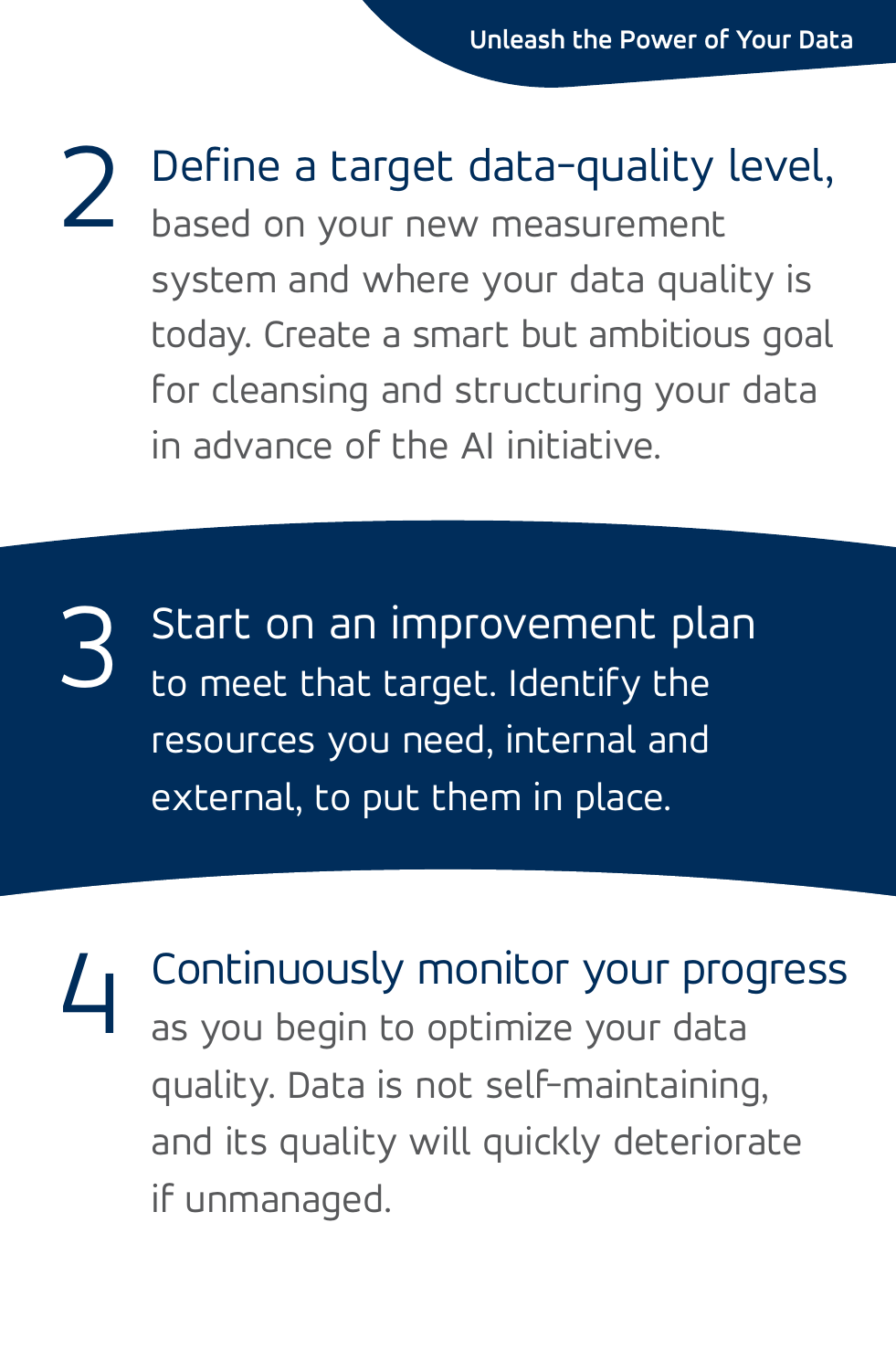Make data quality a universal role. Your company's information comes from a variety of sources and exists in a variety of formats, right? Exactly. Make it a shared priority to safeguard data quality and integrity for business members who are entering or collecting data every day. 5

Complex AI models can access a large amount data across a wide range of heterogeneous IT landscapes and different systems. Merging and processing these in an optimized manner means starting with the highest quality data. Don't be afraid to use data scientists equipped with the knowledge required to get your information in peak shape before beginning your AI implementation.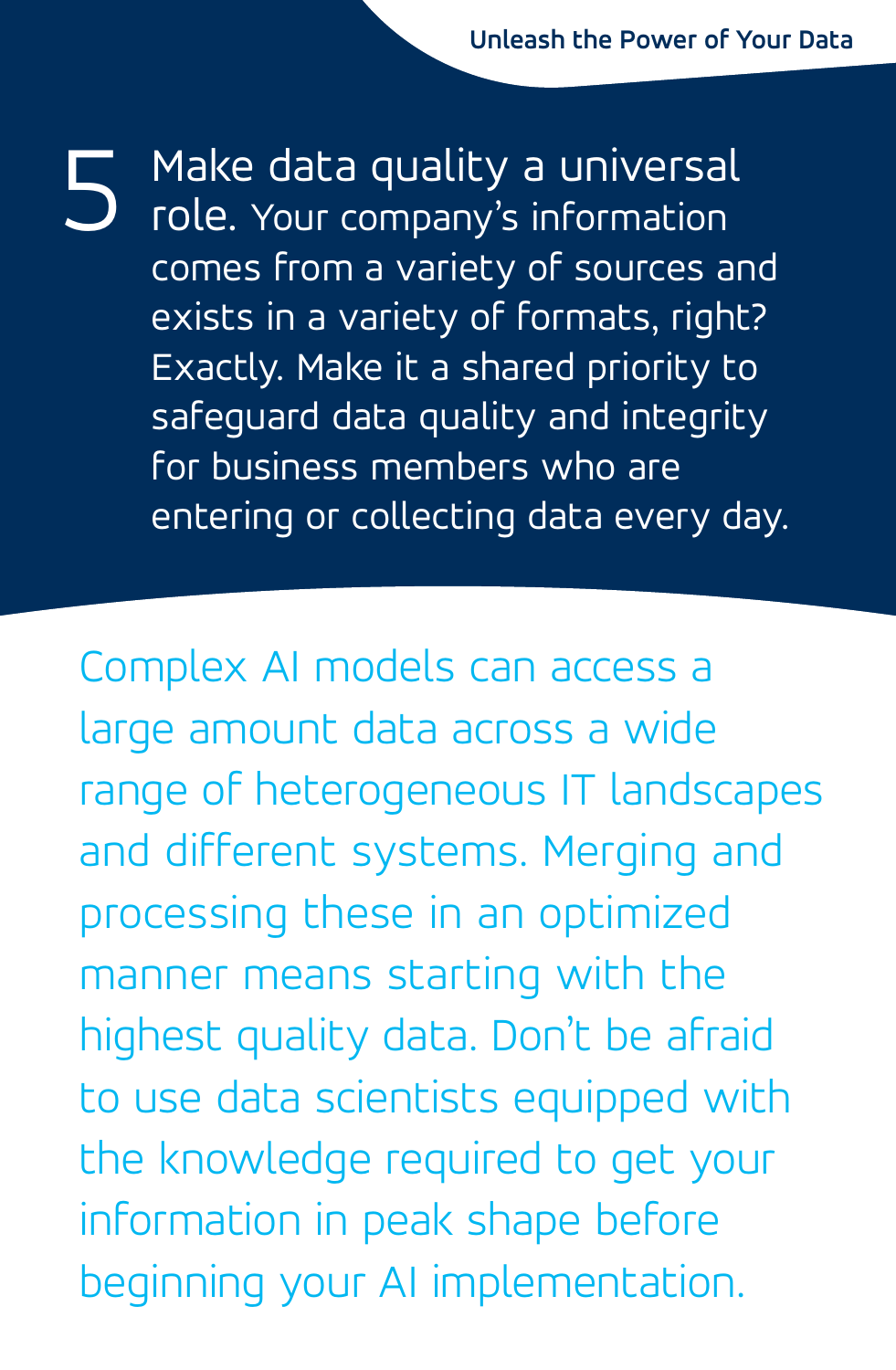<span id="page-18-0"></span>

# **Find Value with Your AI Strategy.**

Application of artificial intelligence and machine learning is a competitive requirement for retailers now.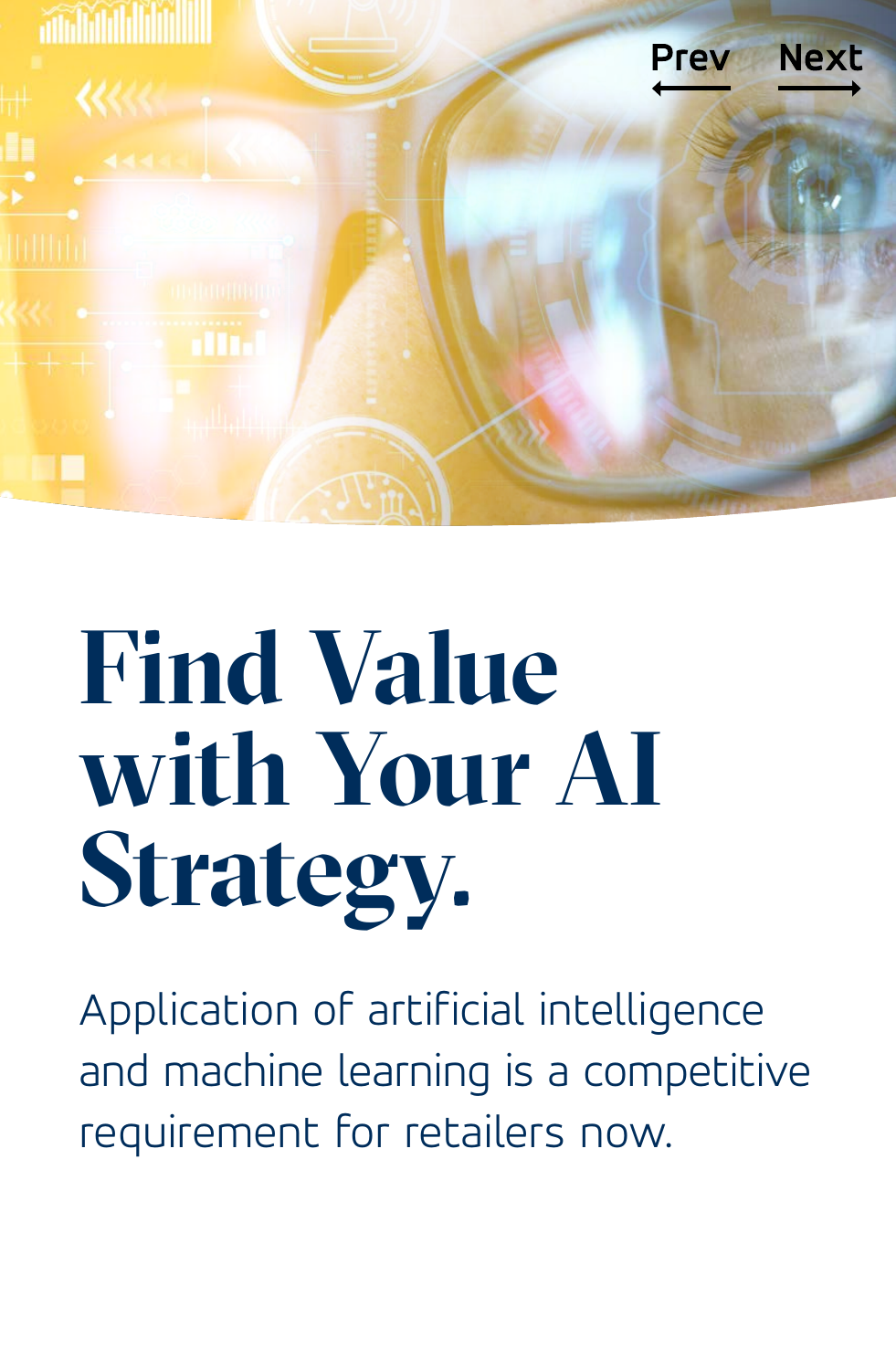You don't implement technology just to keep up with the competition in terms of IT investments. Your business needs to develop strategic goals and objectives.

A high-impact AI implementation starts with the technology and your strategic business priorities.

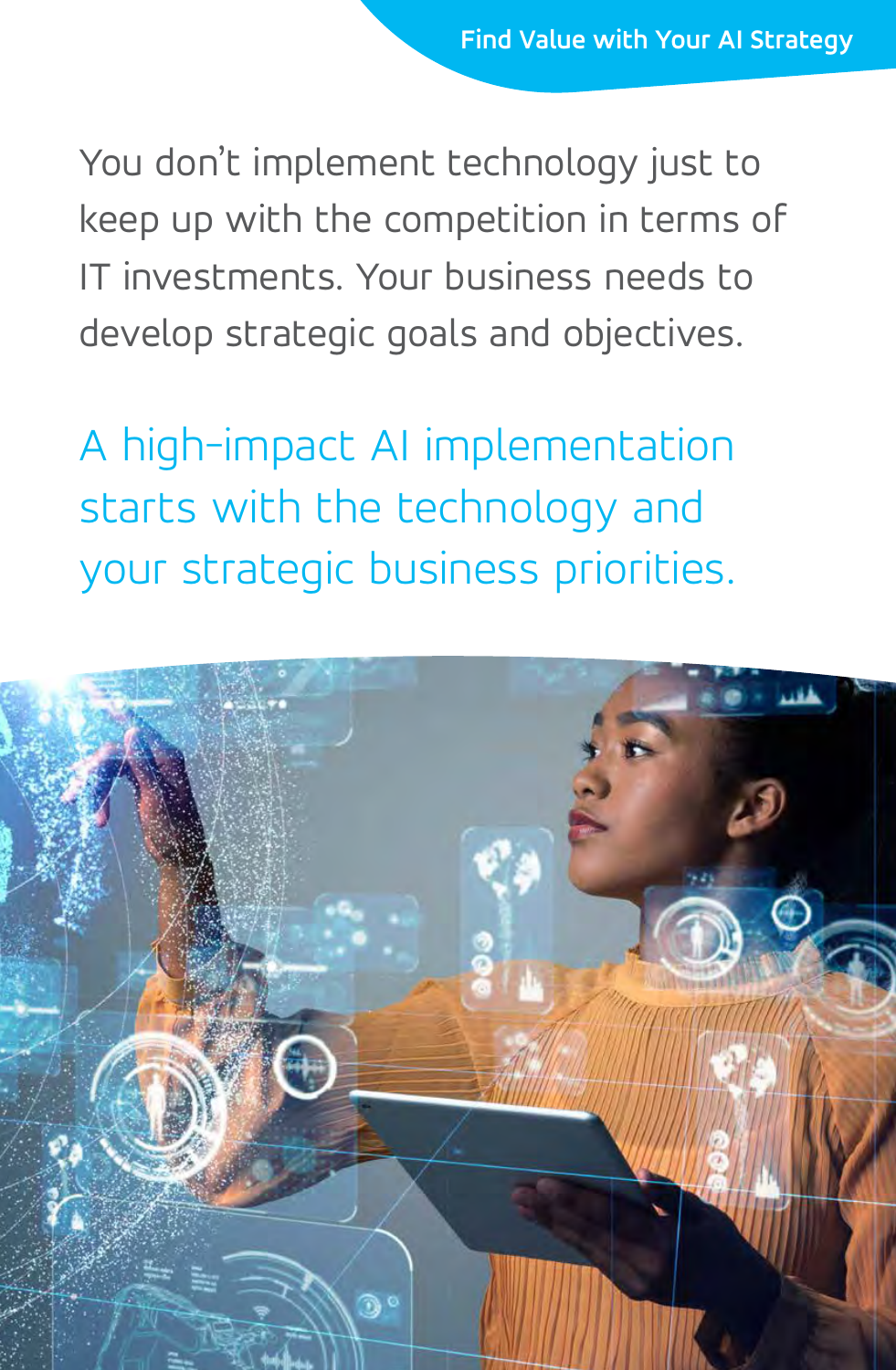**Use Blue Yonder's three-step approach to defining and achieving data-quality goals for your business:**

# Assess your strategy. 1

What are the most pressing strategic needs of the business? Do they involve fueling higher sales? Protecting profit margins? Improving customer service? Are logistics and inventory processes inefficient? Is assortment localization a key driver? Any technology implementation should begin by asking, What are our core challenges and how can we do better in addressing them?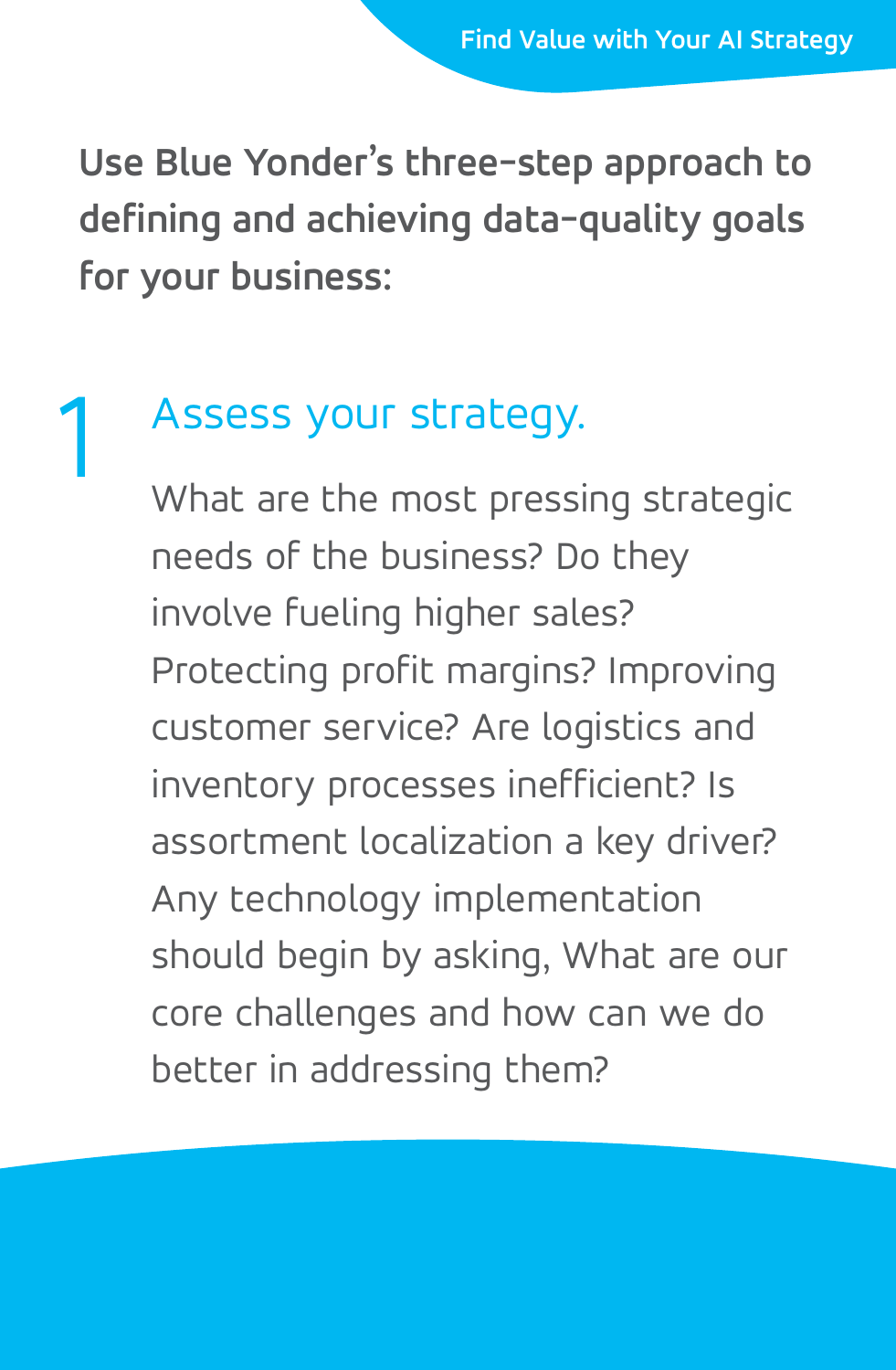# Diagnose root causes. 2

Next, the underlying problems must be defined and quantified. If sales are dropping, is it because of assortment mismatches, out-of-stocks or overpricing? If warehouses are inefficient and slow, is it because of outdated processes or labor issues? What is the root cause of customer service shortfalls? Unless these problems are recognized and quantified in terms of their strategic impact, any technology implementation will fall short. There must be specific problems that can be targeted and resolved by AI.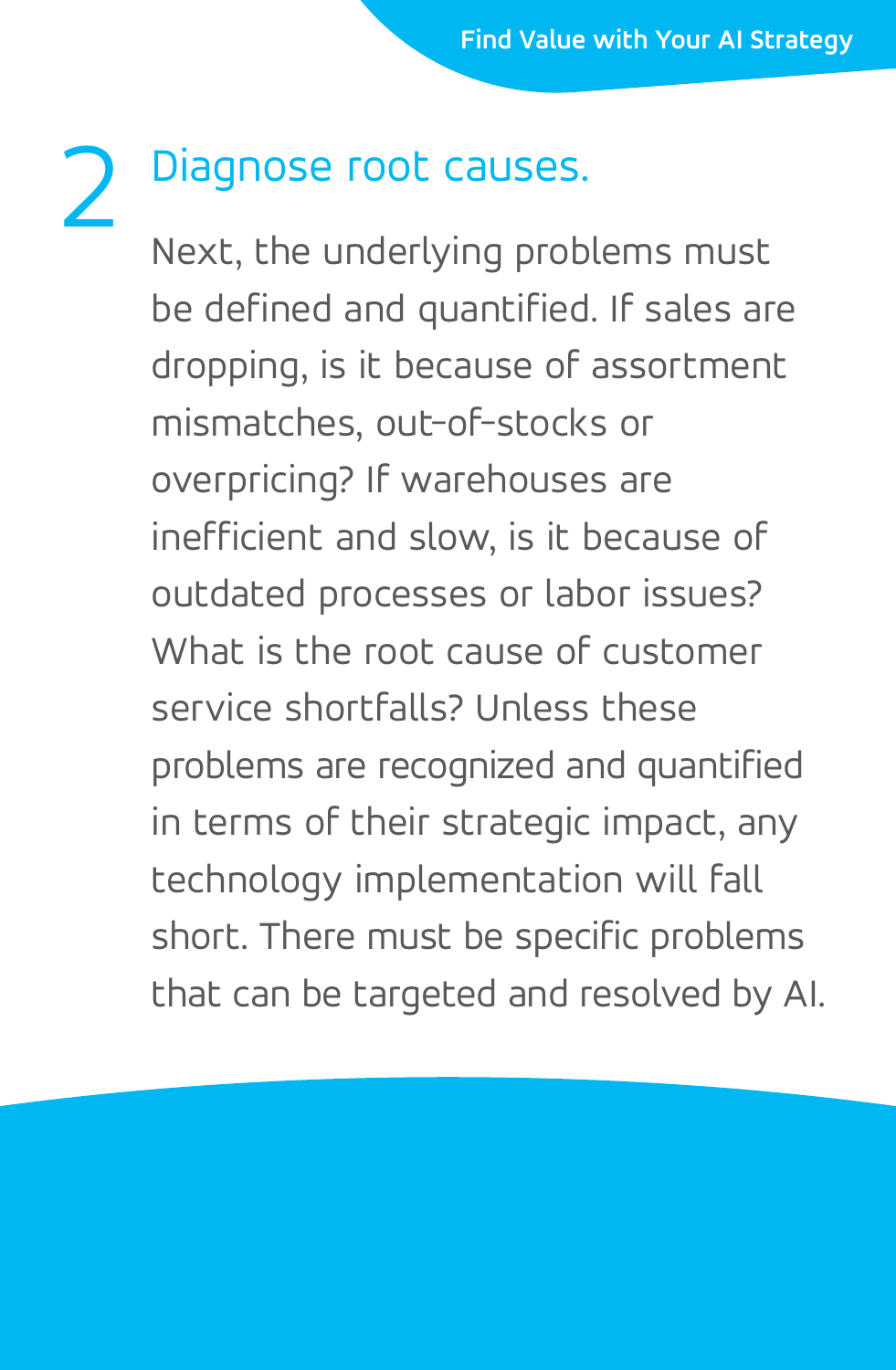# Optimize! 3

Finally, define an implementation footprint that applies AI directly to these specific problems. As discussed earlier, cultural and data issues must be addressed to create a strong foundation for business transformation. Then implement strategically, combining short-term performance improvement with an improved long-term competitive stance while continuing return on investment.

Dramatic change you can see is achieved quickly when AI is implemented in a highly strategic, targeted way. Challenges like excess inventory and markdowns can be significantly reduced in three months.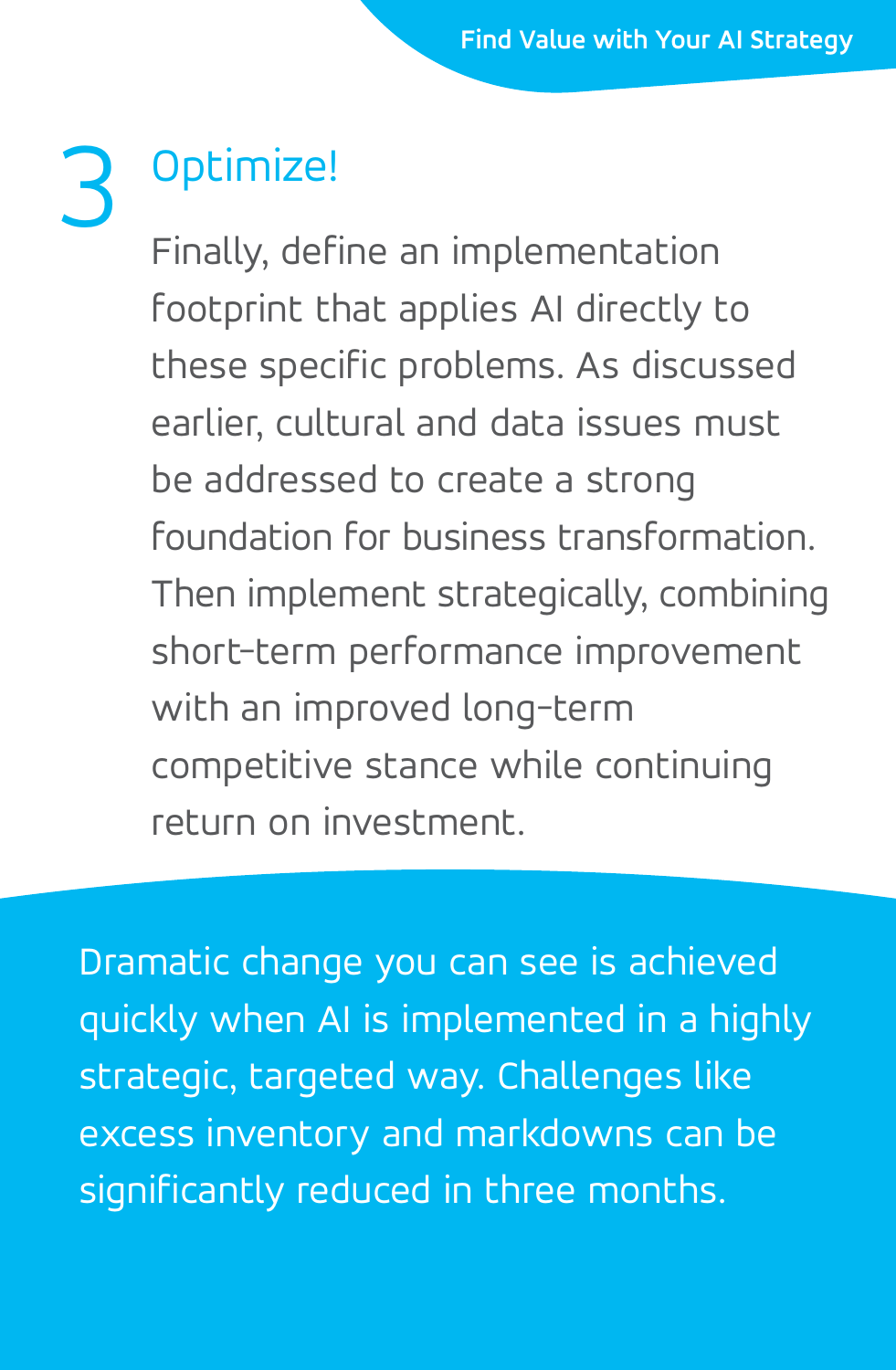<span id="page-23-0"></span>

# **Understand the AI Payoff Now.**

Maybe all this discussion around cultural change, data quality and strategic fit seems theoretical?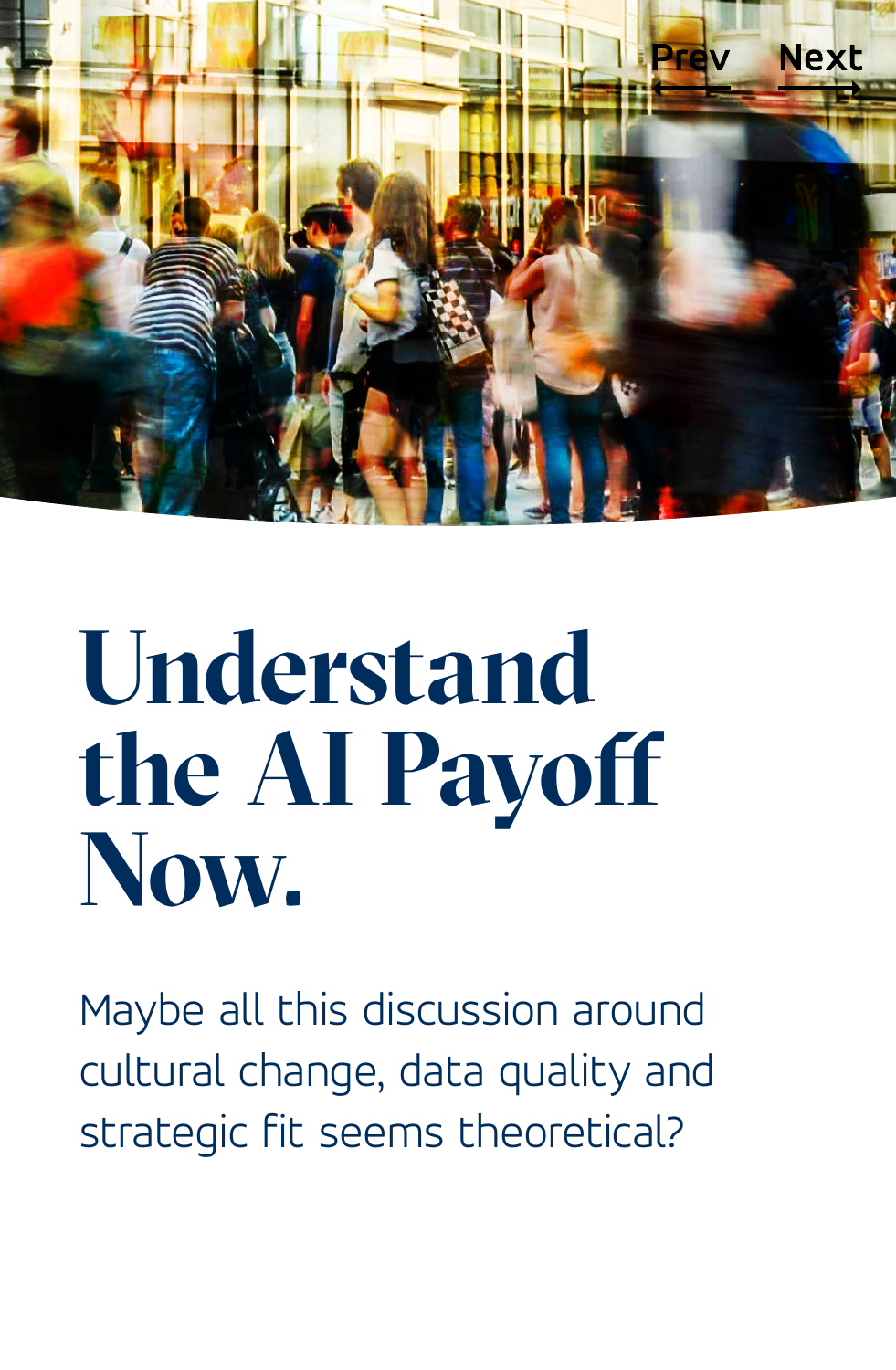Let's cut to the chase. What is the realworld payoff? How is AI actually transforming retail business models and supply chains today?

Blue Yonder has helped retail customers capture the real-world value of AI across their global supply chains. Following are five anonymous examples showing AI's power and ability to address very specific strategic challenges in the global retail industry.

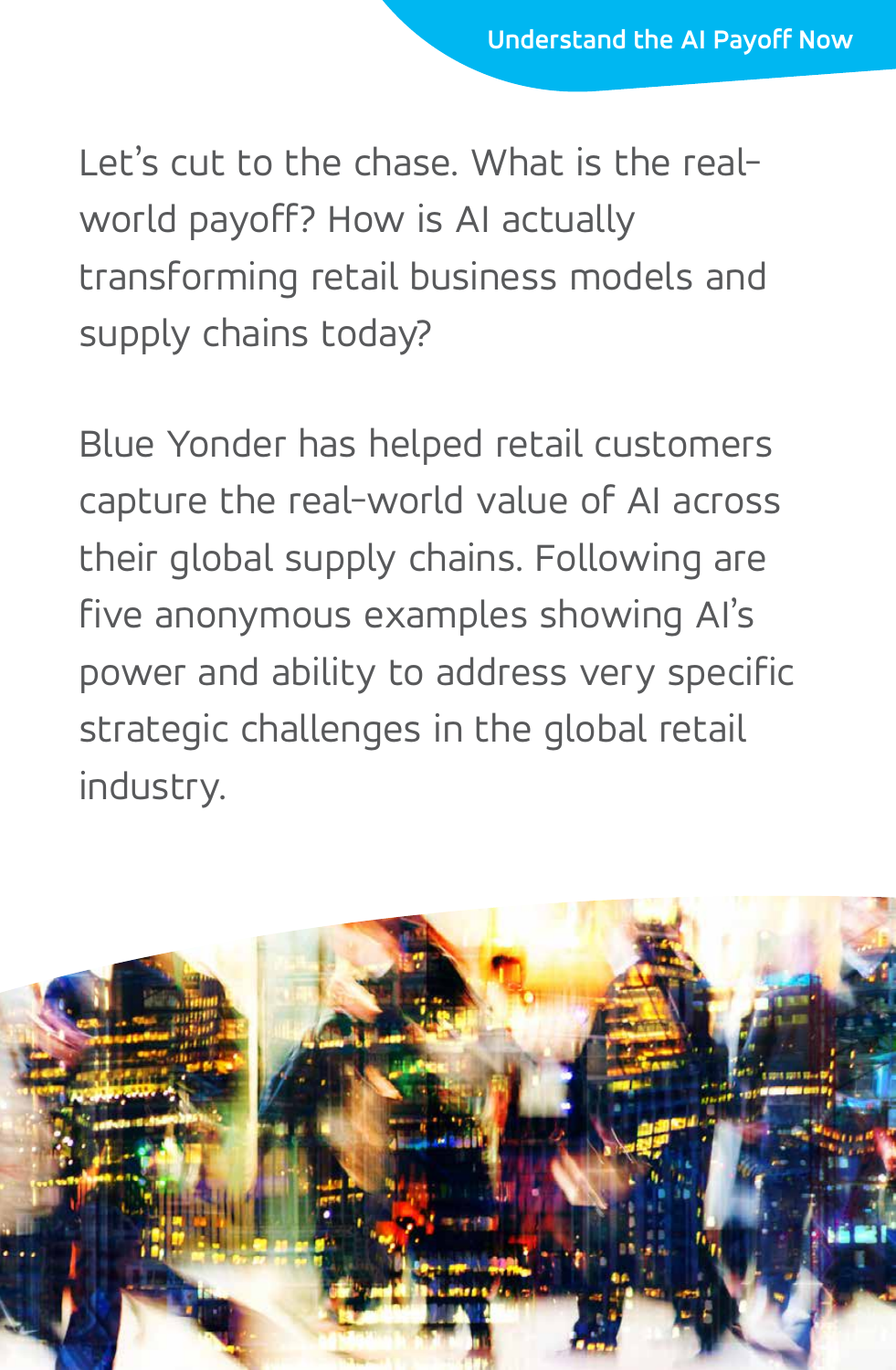# Preserve Perishable Profits 1

Accurate demand forecasting is critical in every product category. Few categories are as demandsensitive as ready-to-eat fruit, containers of pre-sliced fresh fruit in the produce department with a shelf life as short as one day.

If the demand forecast is too high, not only are exotic, high price-point fruits like pineapple and mango wasted, so are countless hours spent cutting and packaging. If the forecast is too low and products are unavailable, healthconscious shoppers will shop elsewhere.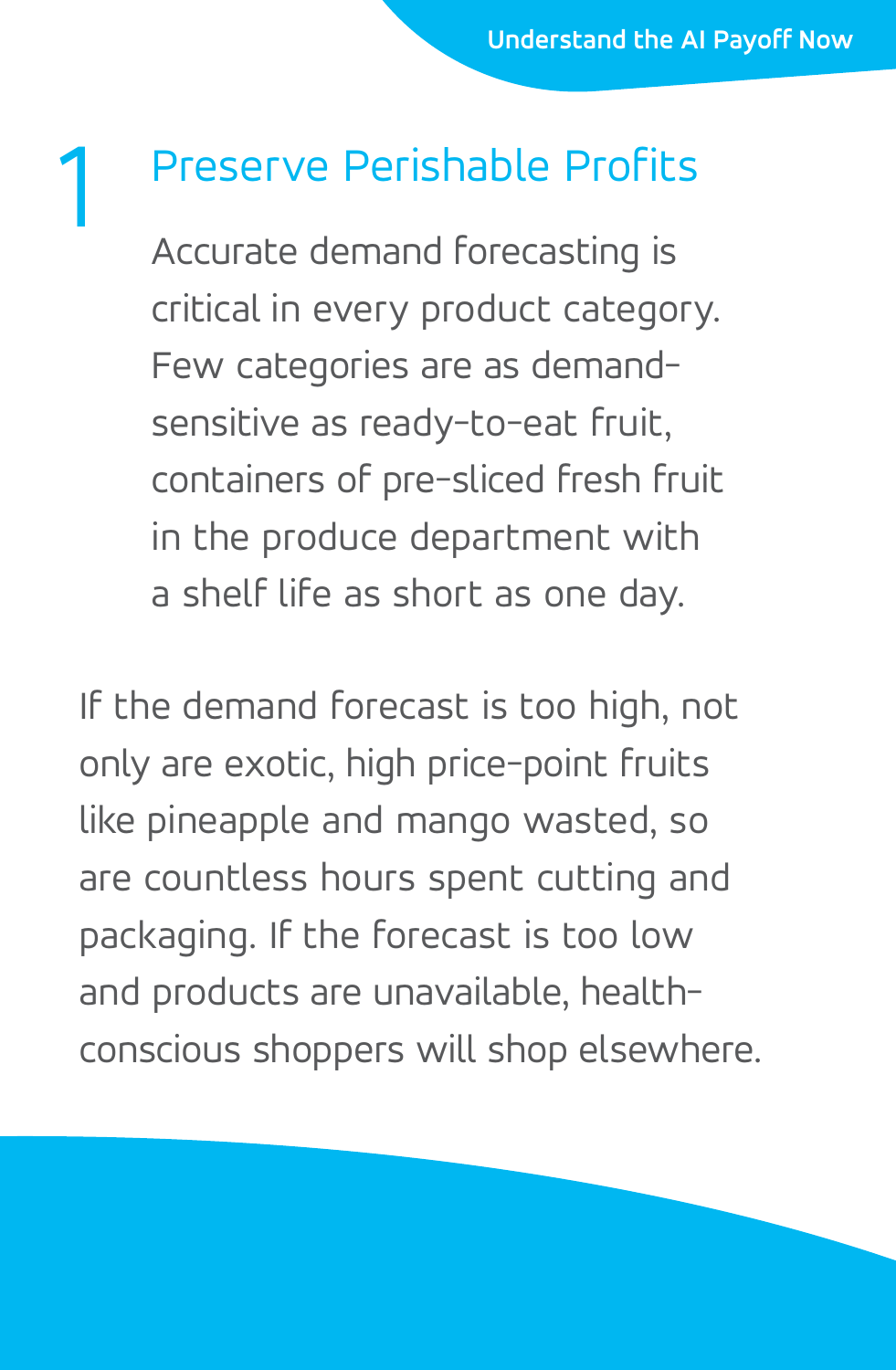### Enter AI. Blue Yonder helped a manufacturer of ultra-fresh

products leverage AI to improve the performance of forecasting, planning and logistics by incorporating real-time sales data. Each day, machine learning enables these activities to increase in accuracy, creating benefits that stretch from the grocery aisle to the production facility.

Blue Yonder technology looks at individual SKUs and individual stores at an extremely granular level creating visibility into localized demand and increasing shopper satisfaction significantly. By driving success at both the macro and micro levels, Blue Yonder's precise forecasts and innovative disposition algorithms lead to better product availability, higher margins and less waste, a fresh idea enabled by AI.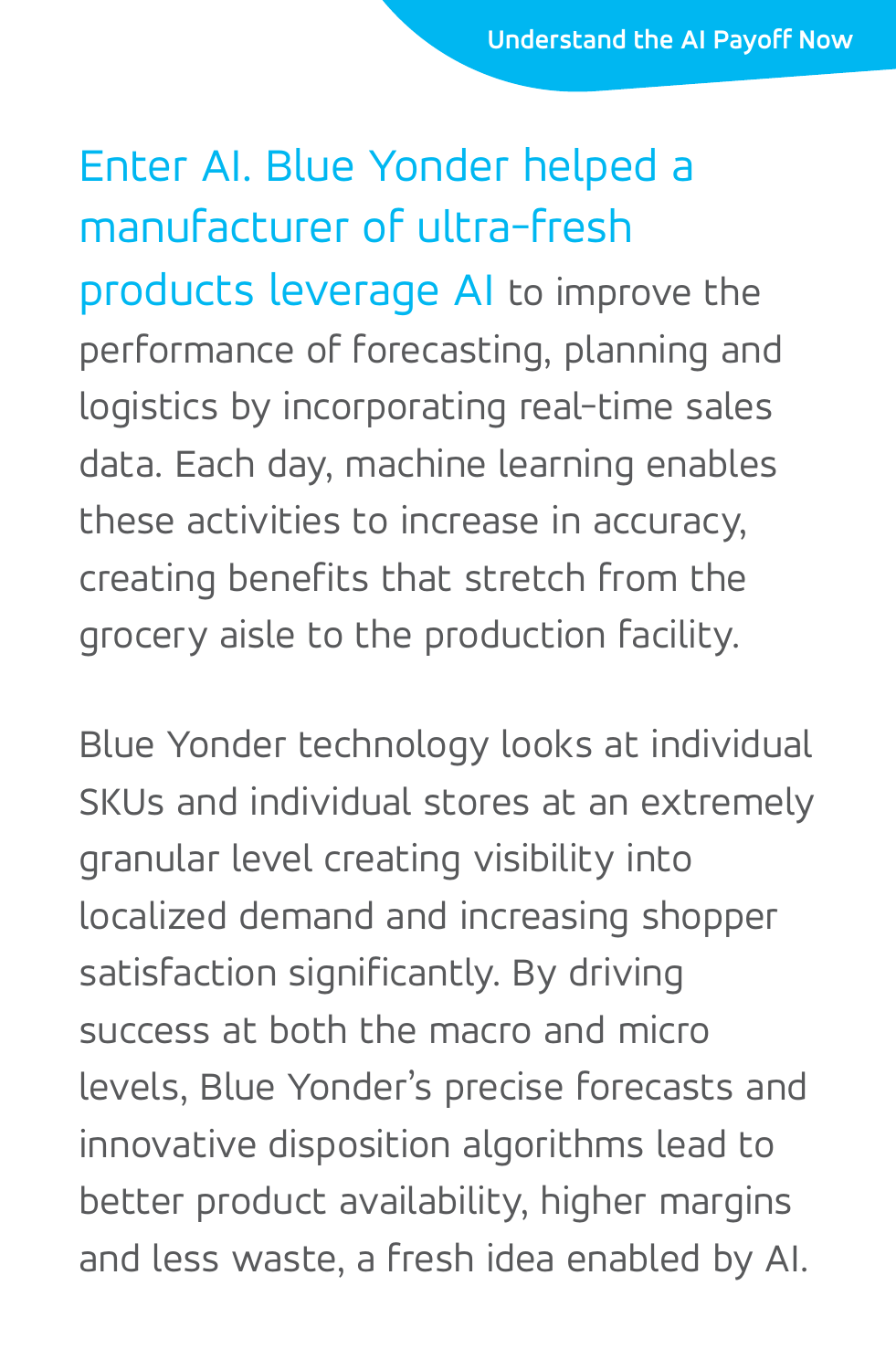#### Maximize Online Sales, Minimize Returns 2

It's no secret that online retailers face special challenges. Online shoppers have zero patience for out-of-stock products and long delivery times. In today's crowded online marketplace, a better option is usually a click away.

In addition to lost sales on the day of purchase, slow delivery times mean increased returns because consumers often grow tired of waiting and buy something else in the meantime.

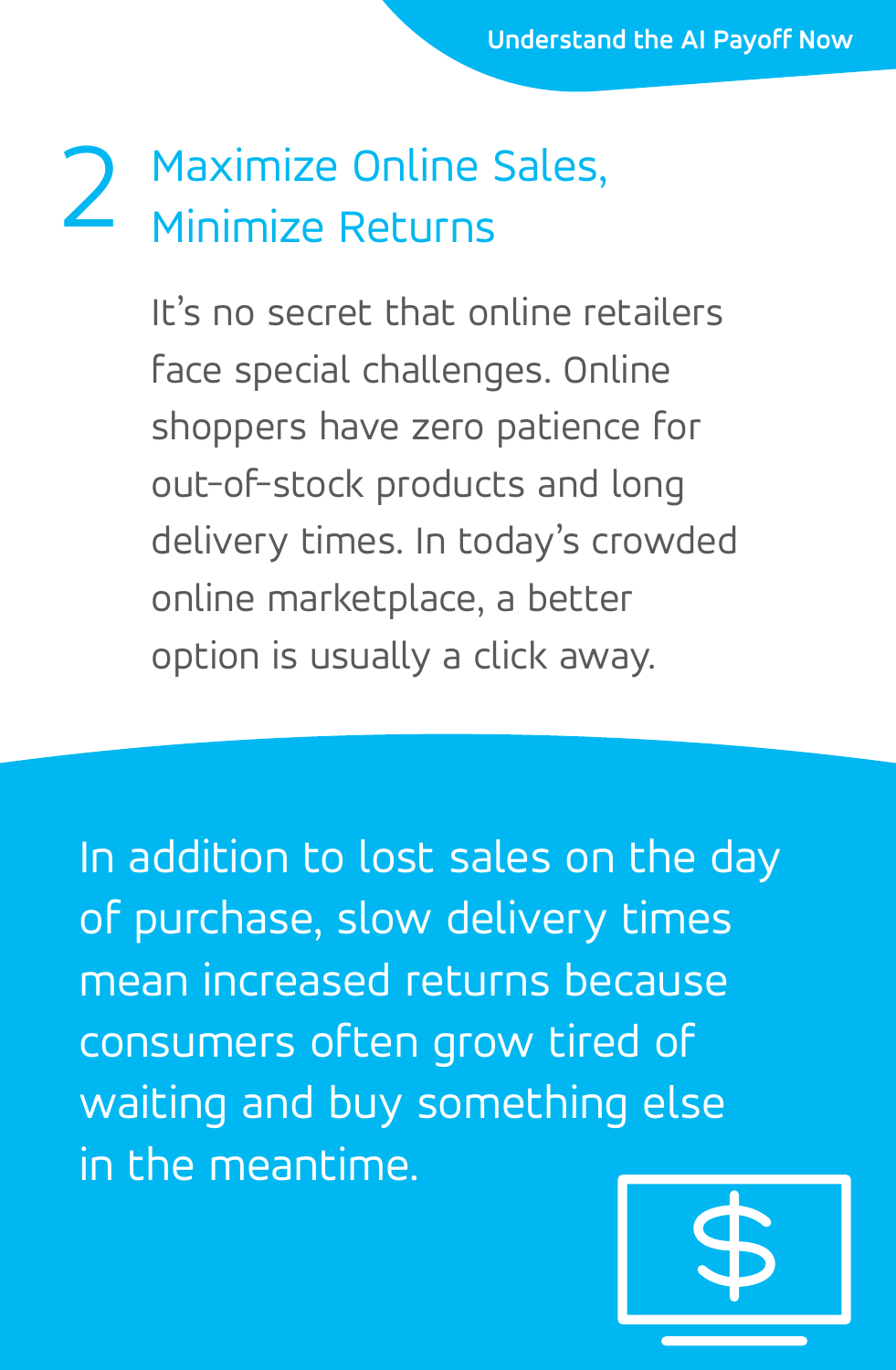Blue Yonder artificial intelligence solutions are helping one online retailer optimize an inventory that includes dozens of brands and over one million items. By matching availability with demand at a very high level of accuracy, AI is increasing satisfaction, maximizing revenues and margins, and minimizing costly returns.

Product returns represent one of the largest single business problems for any retailer today, but they are especially costly for this retailer. While brand manufacturers manage new inventory, the online seller is responsible for processing, storing and reselling any returned merchandise.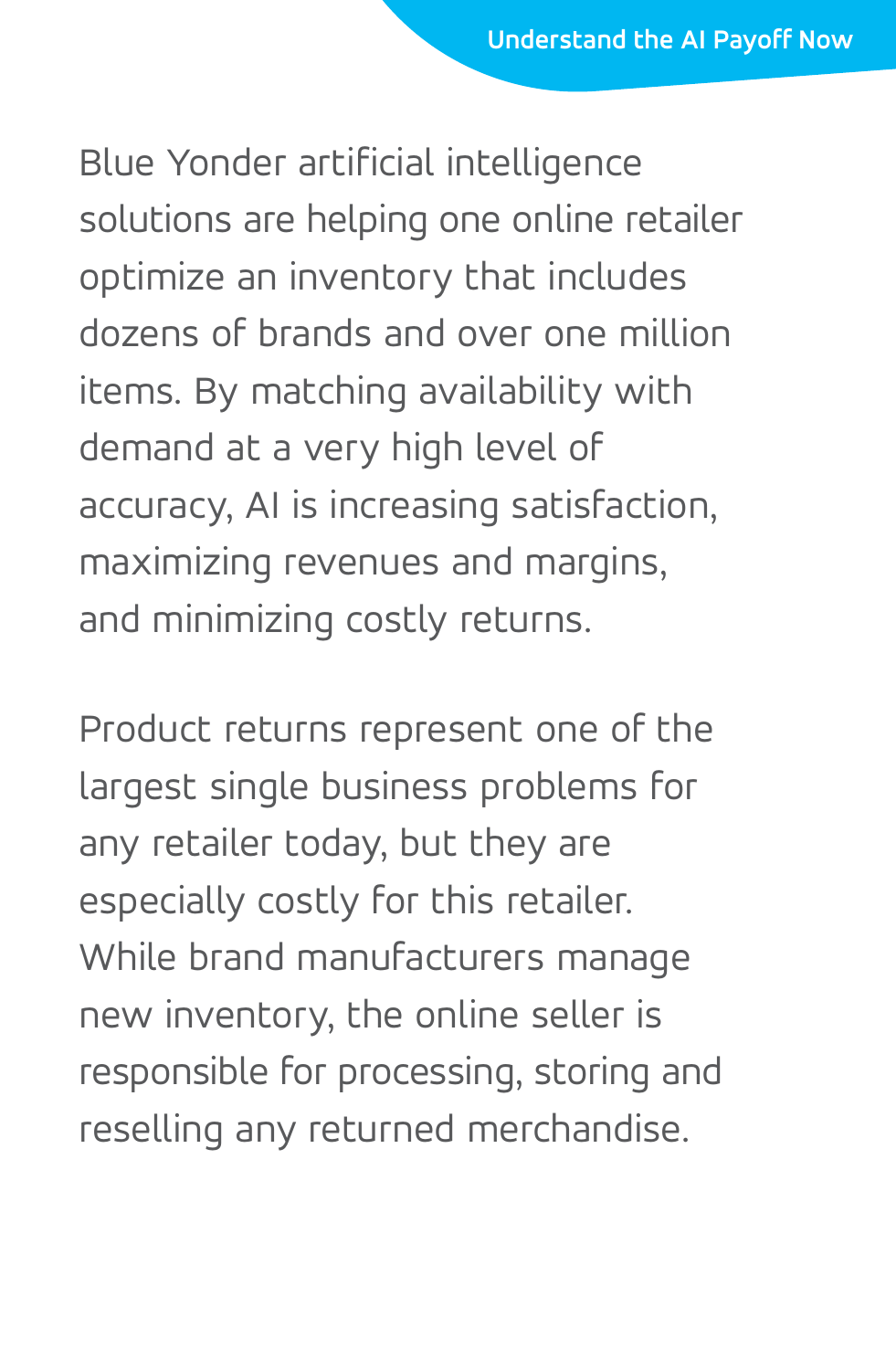AI has proven especially valuable in managing the huge diversity of this retailer's products and brands which have delivery windows ranging from two to seven days. The online retailer uses AI to more accurately pinpoint demand and pre-position popular items in the supply chain in advance of customer orders.

By running over three billion pieces of transactional data daily, including order volumes, price points and inventory levels, Blue Yonder's solutions are increasing e-commerce sales while limiting returns. AI is increasing availability, reducing stock and optimizing shipping costs for outbound products. In retail's digital age, the customer is seeing significantly improved financial results.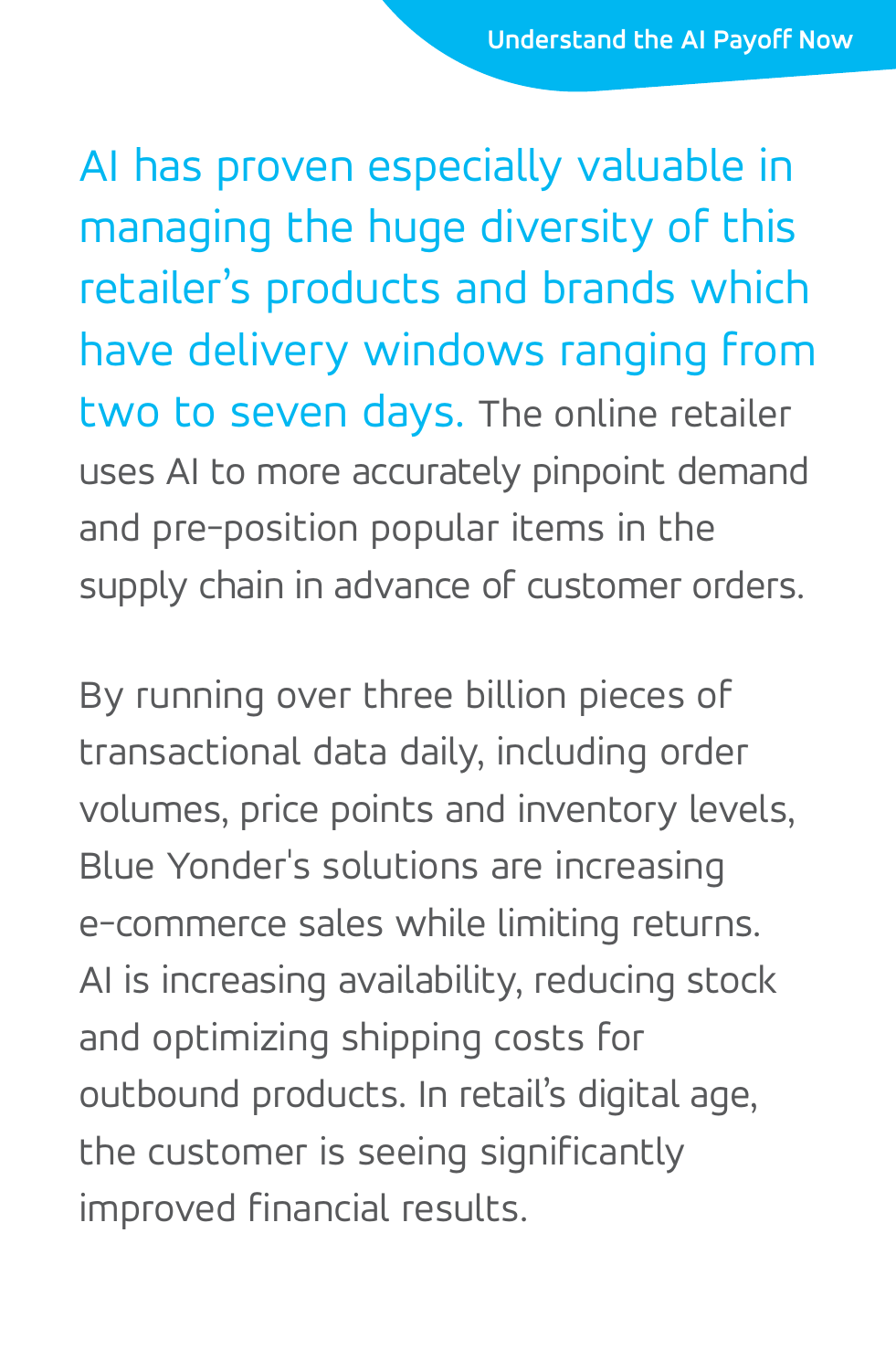# Respond to Shifts in Demand 3

Most retailers are overwhelmed with the amount of internal data generated by their supply chains. But for some retailers, external third-party data streams are equally important.

Consider the case of an Austrian household goods retailer who recognized that selling electric fans in hot weather would be a huge source of revenues and profits because these products often sold out, creating unprecedented consumer demand.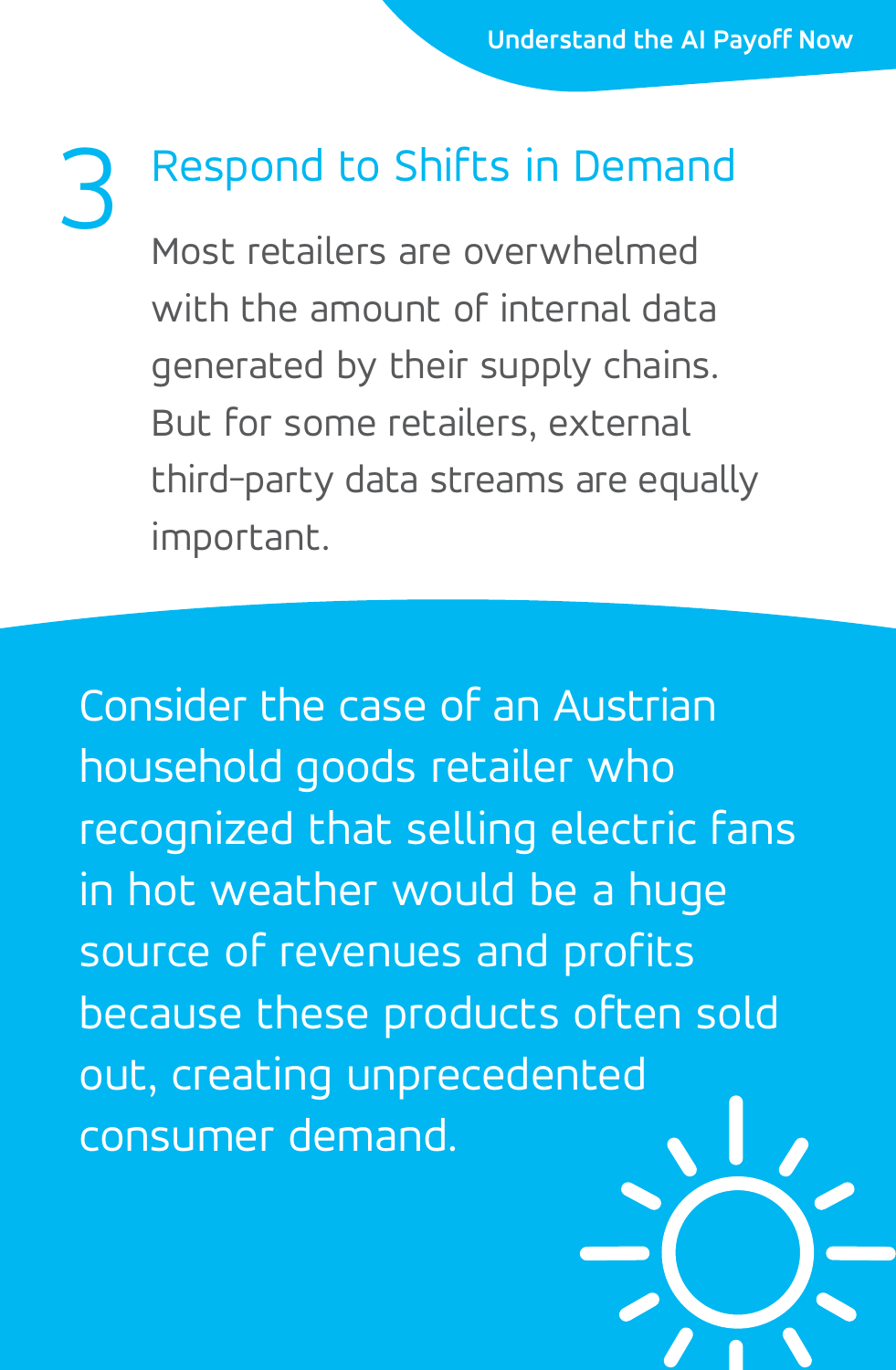Ordering a large volume of fans in advance simply wasn't feasible, since a cool summer would mean overstocks, markdowns and the erosion of profit margins.

Because Blue Yonder AI solutions can incorporate third-party data like weather predictions, Blue Yonder won a competitive process to implement its advanced technology as part of the retailer's supply chain. Today AI is helping this smart retailer increase forecasting accuracy for seasonal products eliminating overstocking and understocking for "right stocking" based on future weather trends.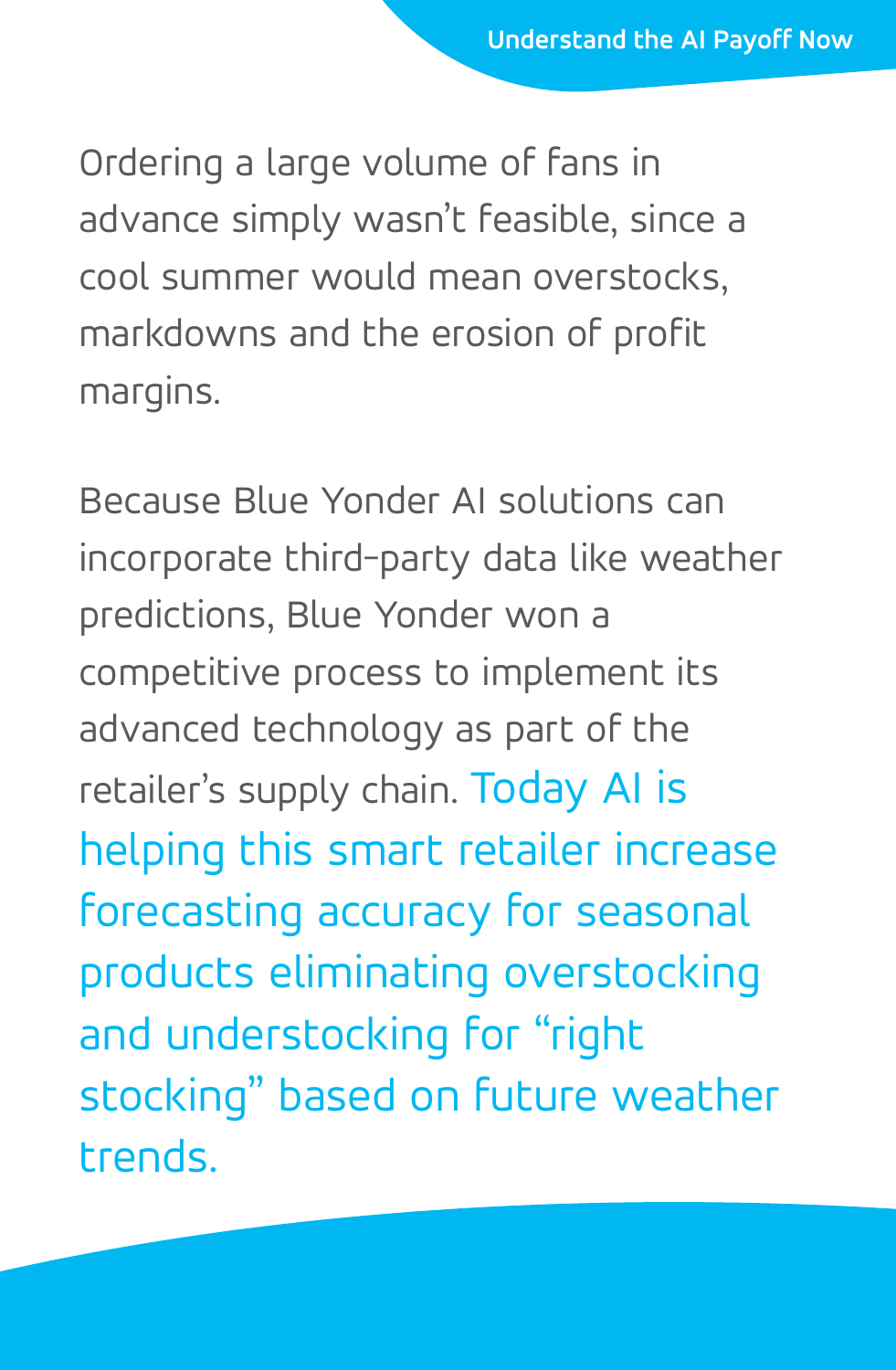#### Use the Right Price at the Right Time (And Place) 4

E-commerce has opened new global markets for even the smallest retailers. How should retailers price their products for different markets to maximize competitiveness while protecting profit margins?

Because price perception and sensitivity are subjective in every local market, it's important to apply science, and not just the math associated with currency conversion. For example, in Switzerland or the Netherlands a product may be viewed as reasonably priced, driving revenue, while that same price is viewed as high elsewhere, minimizing profits and creating waste.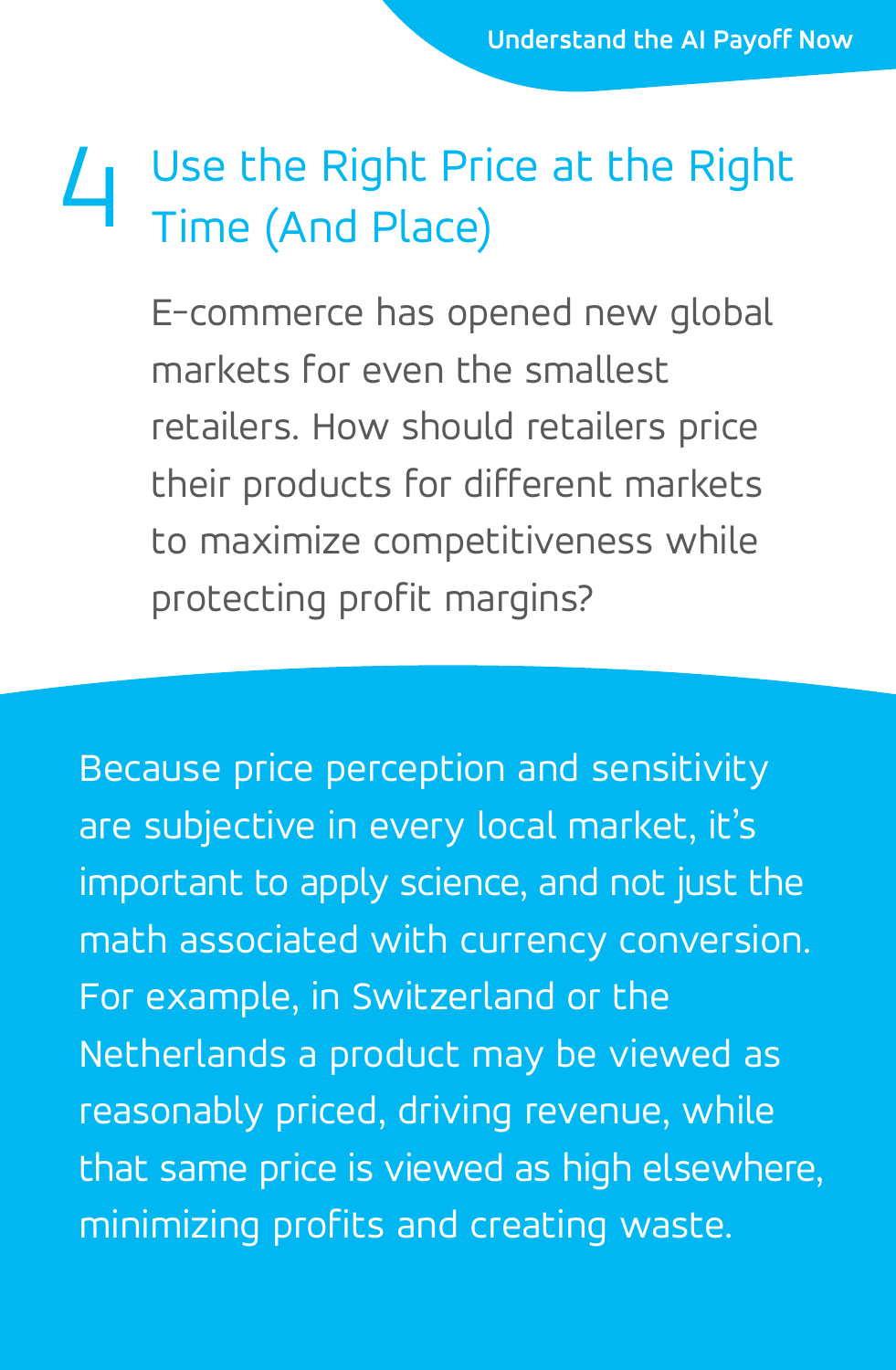An international lifestyle products and home accessories retailer uses AI solutions from Blue Yonder to understand the differences in price subjectivity across its global markets.

Then the retailer applies that knowledge, creating strategic pricing strategies that increase both sales and profits.

Historically, the entire international pricing of the company was controlled from the head office in Germany, where there was a price conversion table with markup and markdown calculation for each individual market. This table was developed based on estimates and best guesses, not data science.

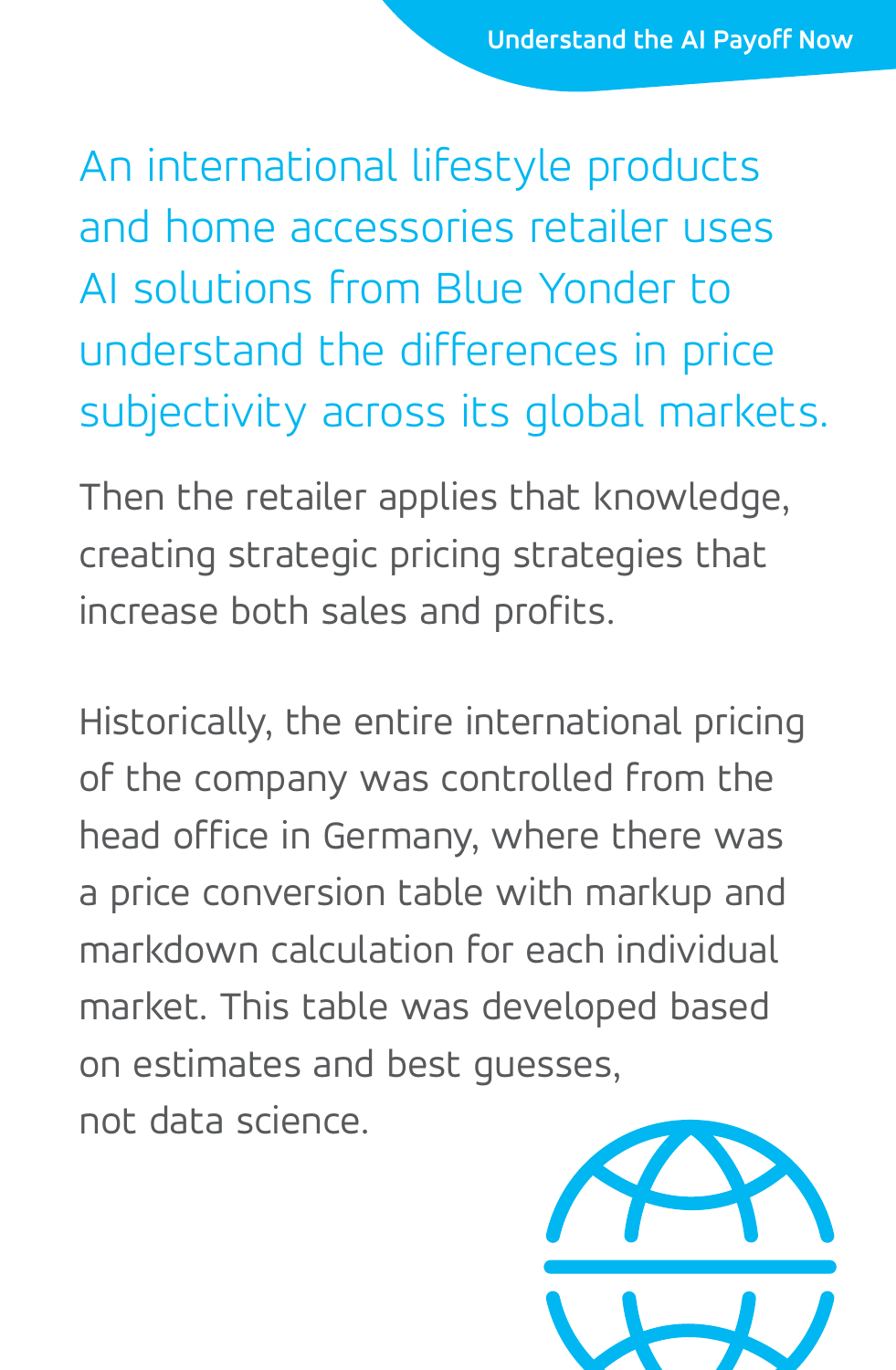However, an implementation of Blue Yonder AI solutions revealed that Russia is an extremely price-sensitive market for the company's product offerings. As a test, pricing in Russia was automatically determined by Blue Yonder and its powerful algorithms for four months. The results were stunning. Contrary to the old retail maxim, "Low prices, more turnover, higher prices, more profit," the price reductions proposed by the AI algorithm increased sales and profits in Russia.

Over time, the Blue Yonder algorithm has improved both sales and profits continuously, and without manual intervention.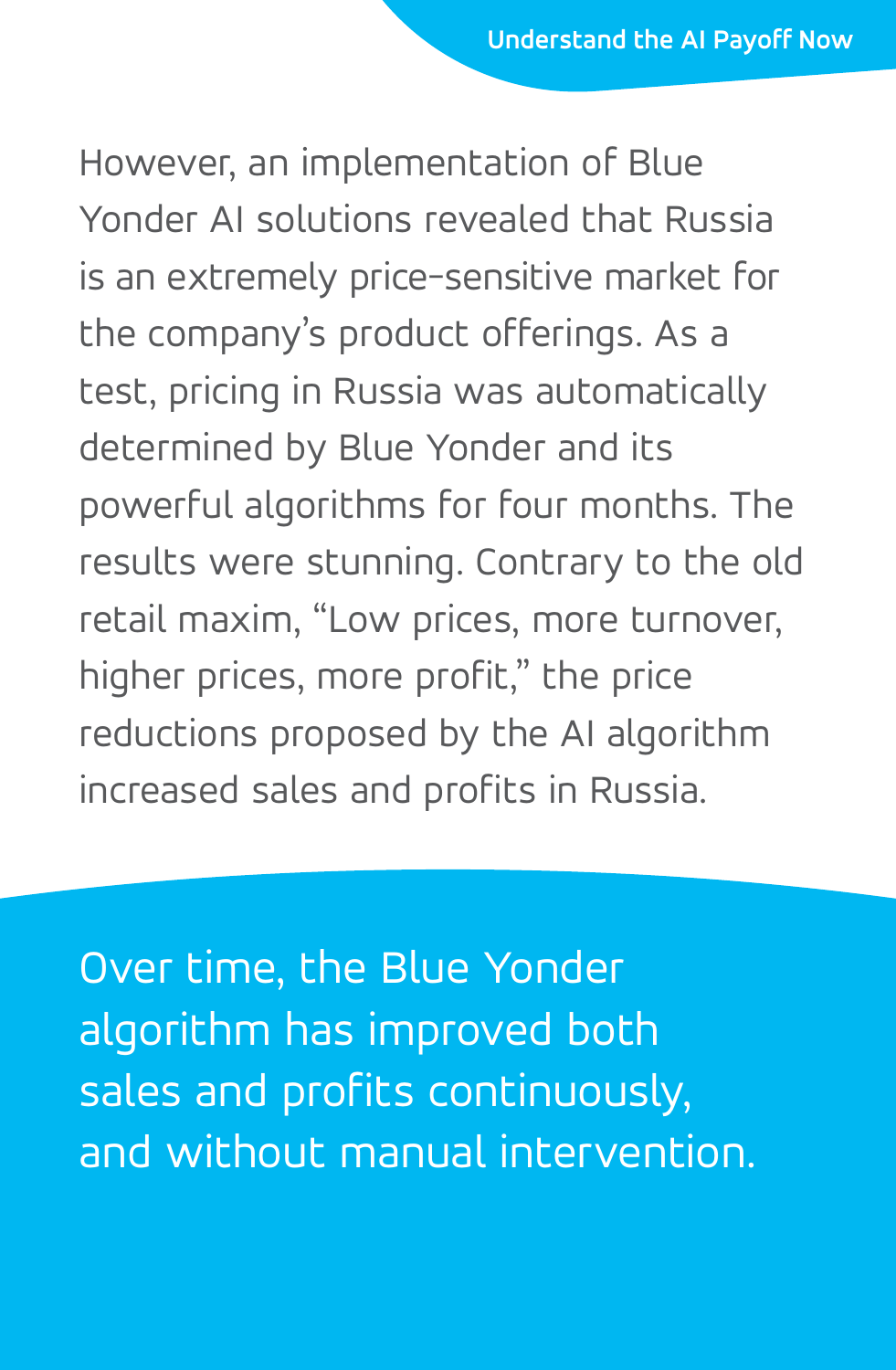Minimize the Impact of Markdowns While bargain shoppers engage when they find a good deal, markdowns and clearance events and discounts mean lost profits for retailers.  $\blacksquare$ 

One British fashion retailer realized that it was losing almost 25 percent of its total turnover due to price reductions. Today this retailer of women's, men's and children's clothing use Blue Yonder AI solutions to determine which items are likely to sell at the original price.

AI identifies which products will probably need to be marked down to attract consumers. This determination is made right down to the item level.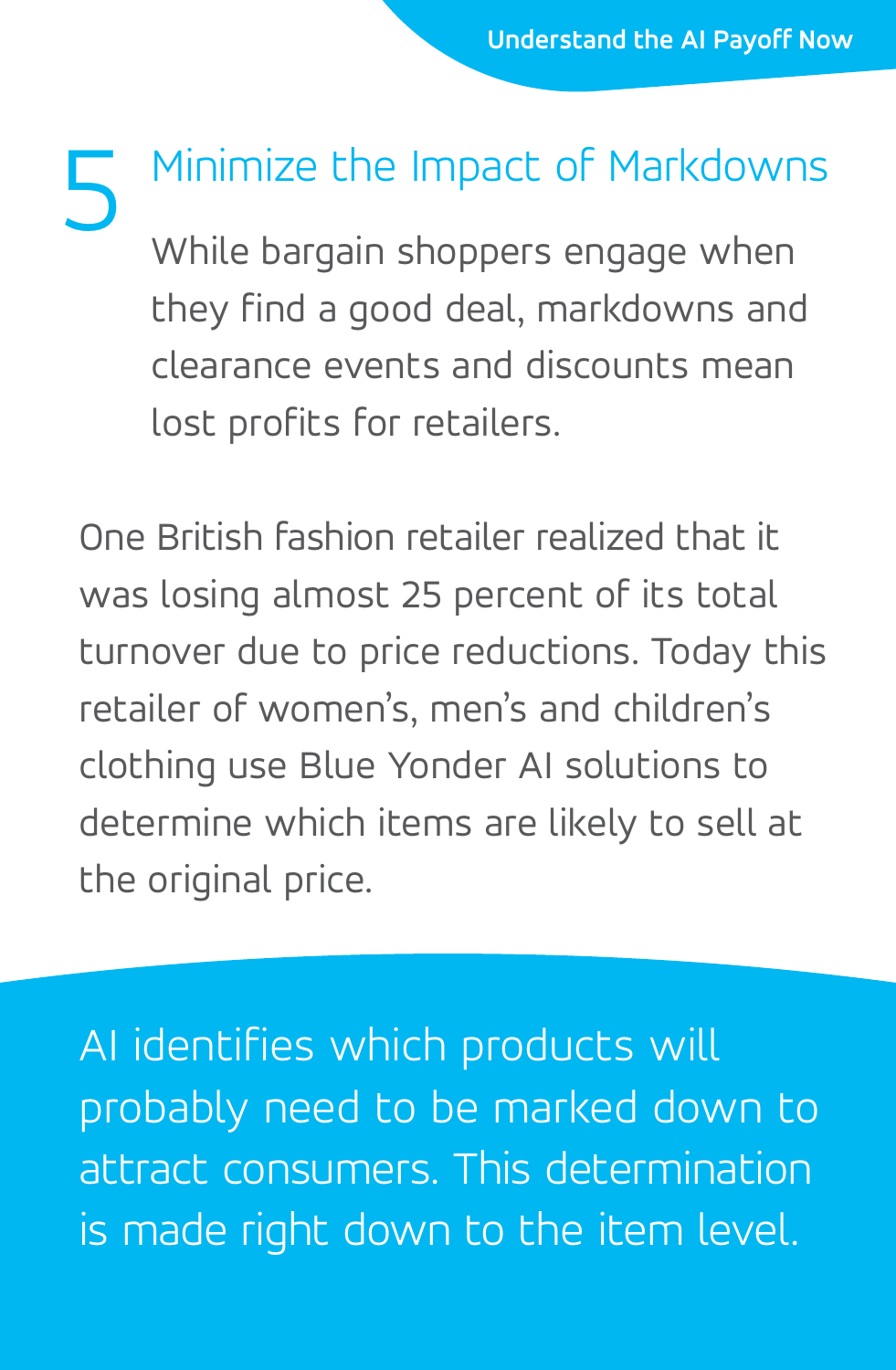Not only can this analysis help the retailer implement highly targeted, profitable pricing strategies for this season's merchandise, it helps drive more effective merchandising decisions for subsequent selling seasons. In looking at historical sales, Blue Yonder solutions take into account environmental parameters including time of sale, selling price, store location and assortment position to reveal the many complex factors that drive the consumer purchasing decision. This enables smarter decision-making in the future.

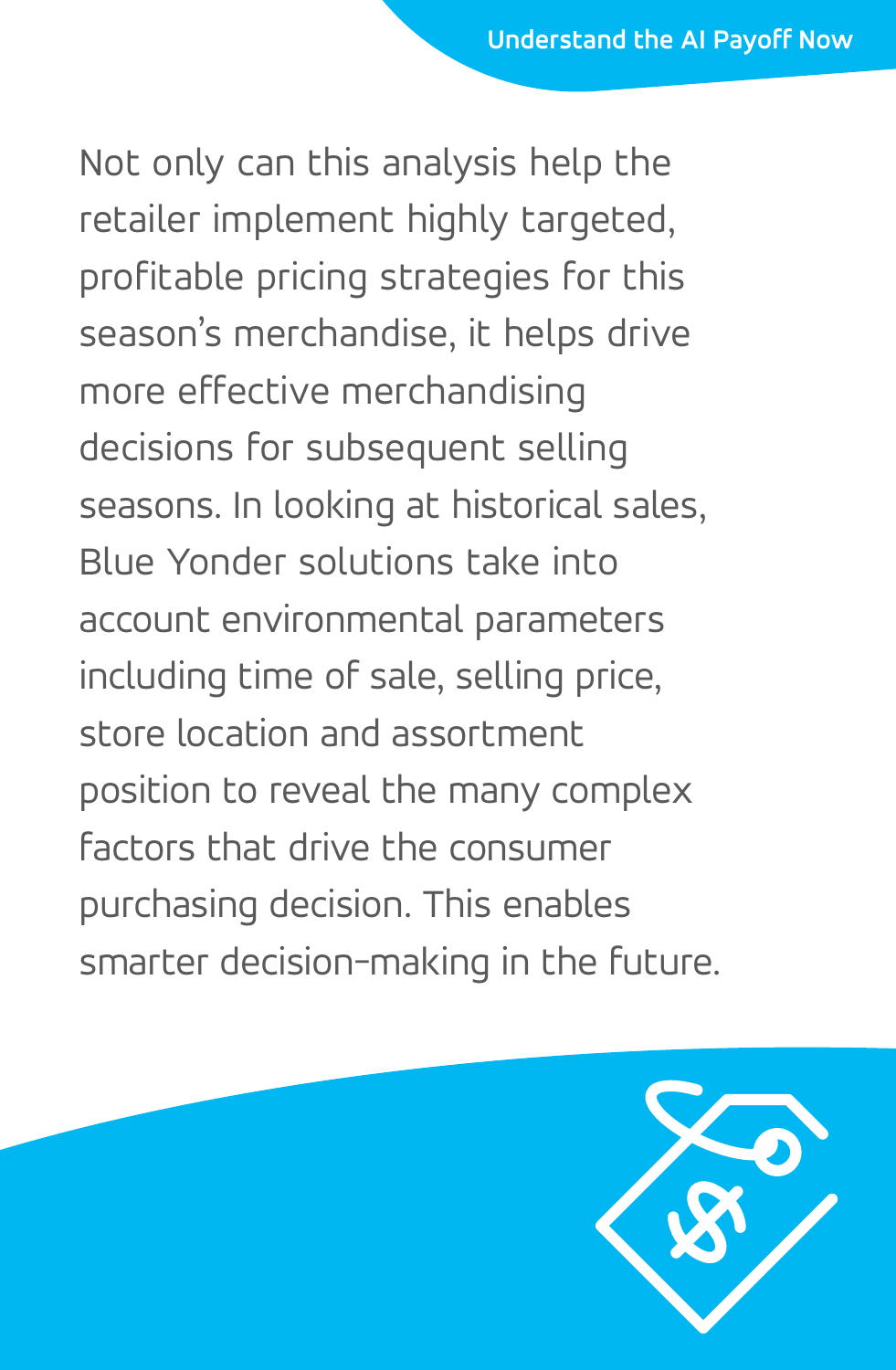**Use Blue Yonder's three-step approach to defining and achieving data-quality goals for your business:**